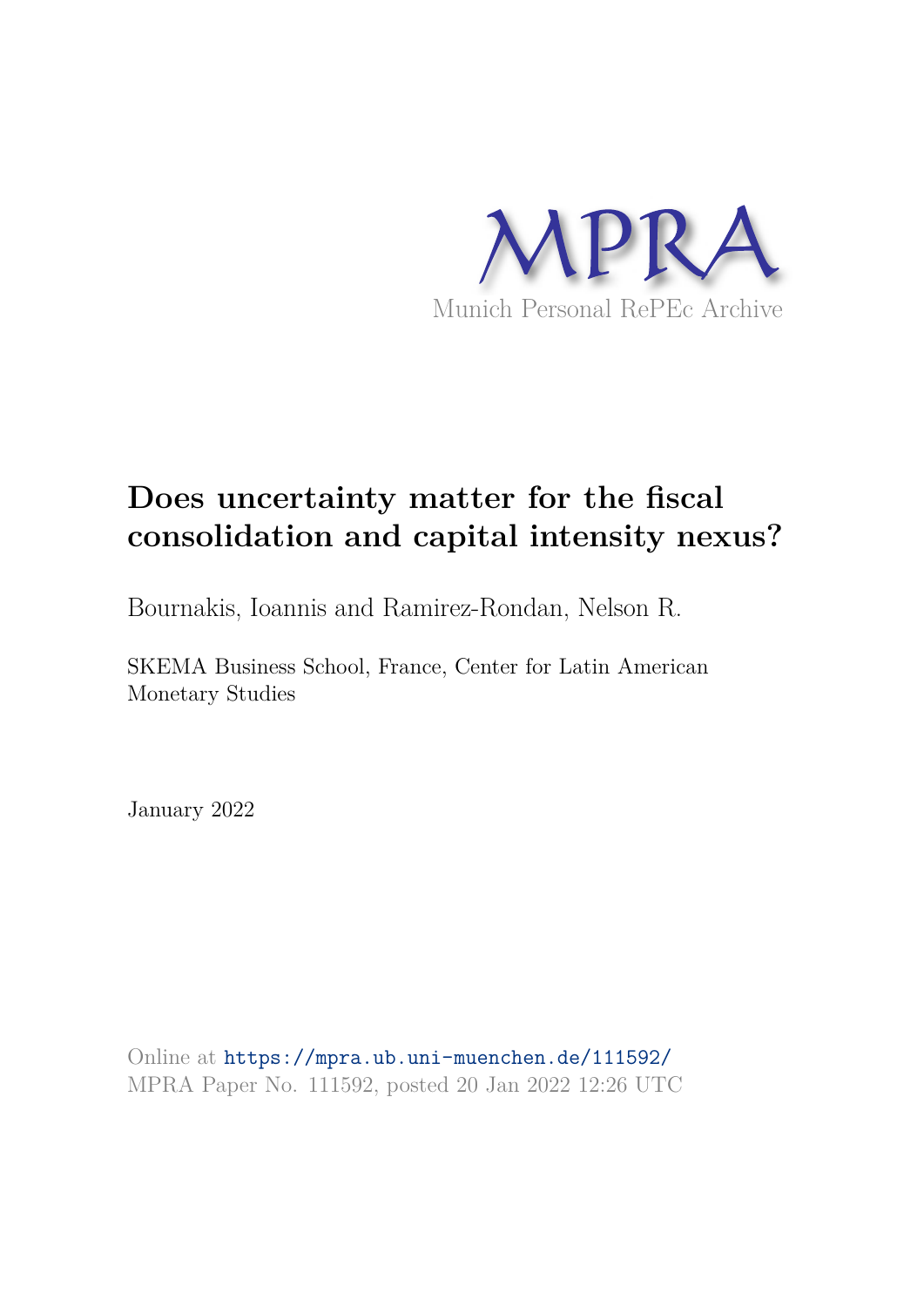## Does uncertainty matter for the fiscal consolidation and capital intensity nexus?<sup>∗</sup>

Ioannis Bournakis SKEMA Business School, France

Nelson R. Ramírez-Rondán Center for Latin American Monetary Studies

January, 2022

#### Abstract

The paper looks for non-linearities in the relationship between fiscal consolidation and capital intensity (capital per worker). To understand this nexus, we consider the broader state of the economy as it is represented by the degree of economic uncertainty. Based on a sample of 27 OECD countries over the period 1996-2019, we identify low and high uncertainty regimes within which the nature of the relationship between fiscal policy and capital intensity differs substantially. In the low uncertainty regime, fiscal tightening is either irrelevant or has a relatively small negative economic effect on the evolution of capital intensity. In the high uncertainty regime, the negative effect of fiscal tightening on capital intensity can be three times bigger in comparison to the effect in the low uncertainty regime. Our findings maintain a robust pattern of this relationship through a series of sensitivity tests.

JEL Classification: E62, D81, C33 Keywords: Fiscal policy, real sector, threshold model, panel data.

<sup>∗</sup>We are grateful to participants of the Economics Research Seminar at the University of Lincoln. We are also thankful for useful comments and suggestions to Dimitris Christopoulos, Peter McAdam and Marian Rizov. The usual disclaimer applies.

Corresponding author: Nelson R. Ramírez-Rondán, Center for Latin American Monetary Studies, Durango 54, Colonia Roma Norte, Alcaldía Cuauhtémoc, 06700, Mexico City, Mexico. E-mail address: nramron@gmail.com.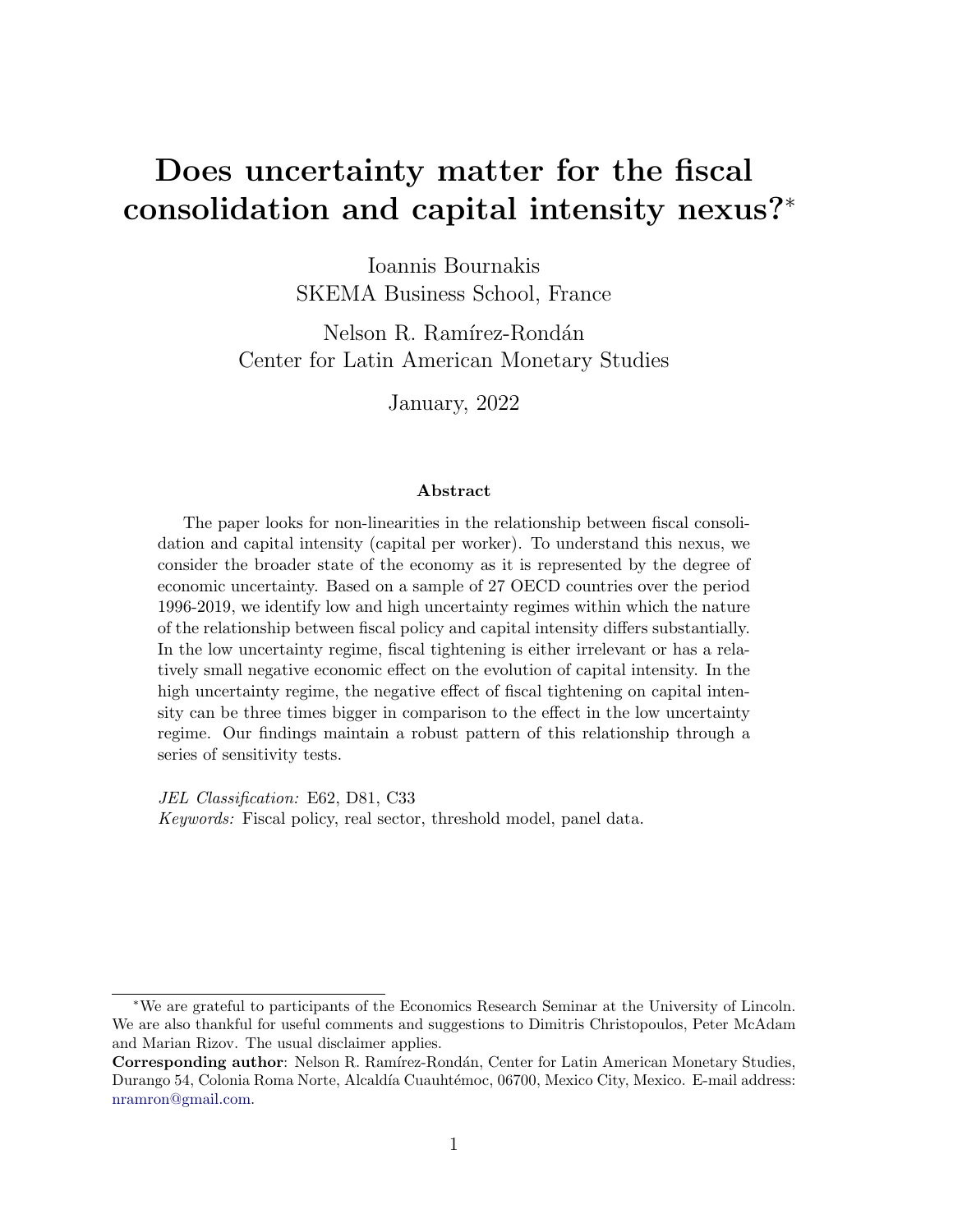### 1 Introduction

The early developed austerity literature (Bertola and Drazen, 1993; Alesina and Perotti, 1997; Alesina et al., 2002) focuses on whether fiscal consolidation is expansionary, contractionary or neutral with reference to output.The 2008 global financial crisis reheated the debate about the effectiveness of expansionary fiscal contraction (Alesina and Ardagna, 2010) as opposed to the Keynesian wisdom that emphasizes the importance of fiscal stimulus in periods of economic downturns. <sup>1</sup> When it comes to the assessment of austerity policies, the attention of policymakers is gathered to consumption, wages and unemployment with little focus on how austerity impacts the productive capacity of the economy. Recently Bardaka et al. (2021) endeavour to shed light on this direction by identifying the existence of more persistent austerity effects that are overlooked in the current literature. Accordingly, increases in the cyclically adjusted primary balance (CAPB) (i.e.fiscal tightening) in OECD countries are found to decelerate the rate of Total Factor Productivity (TFP) by 0.46% annually.

Two issues are raised here, first, austerity results in losses in the growth of potential output and second, little is known about the channels through which these losses emerge. Losses in potential output are the "dark matters" of austerity (Stiglitz, 2016) and a more systematic investigation is required to highlight possible misconceptions related to austerity policies. According to Ball (2014), the dynamics of austerity vary substantially with the country-specific idiosyncrasies. Countries with large losses of potential output are already in a bad growth trajectory due to the inherited weakness that is getting worse by the prolonged austerity. The long-term effects of austerity remain unexplored in the current literature and constitute the departure point of the present paper, whose key objective is to link how changes in discretionary fiscal policy weaken the accumulation of capital.

In the neoclassical growth framework, the capital-labour ratio is the main source of the level of income per capita. Policy changes in a fiscal context that affect the evolution of capital can cause long-term shocks in social welfare and the standards of living. The focus so far is only on the temporary effects of austerity on fiscal balances, which is an obvious limitation as it disregards the role of the government as an investor and the opportunity cost of the sacrificed public investment due to austerity. Spending cuts go beyond wages in the public sector, social transfers and benefits to

<sup>1</sup>Early research has shown that fiscal contraction is correlated with expansions in private consumption within one year (Giavazzi and Pagano, 1990) and output growth (Alesina and Perotti, 1997). More recent evidence Jordà and Taylor (2016) challenge the view of expansionary austerity revealing cumulative GDP losses that can be in the order of 3.5% during slumps.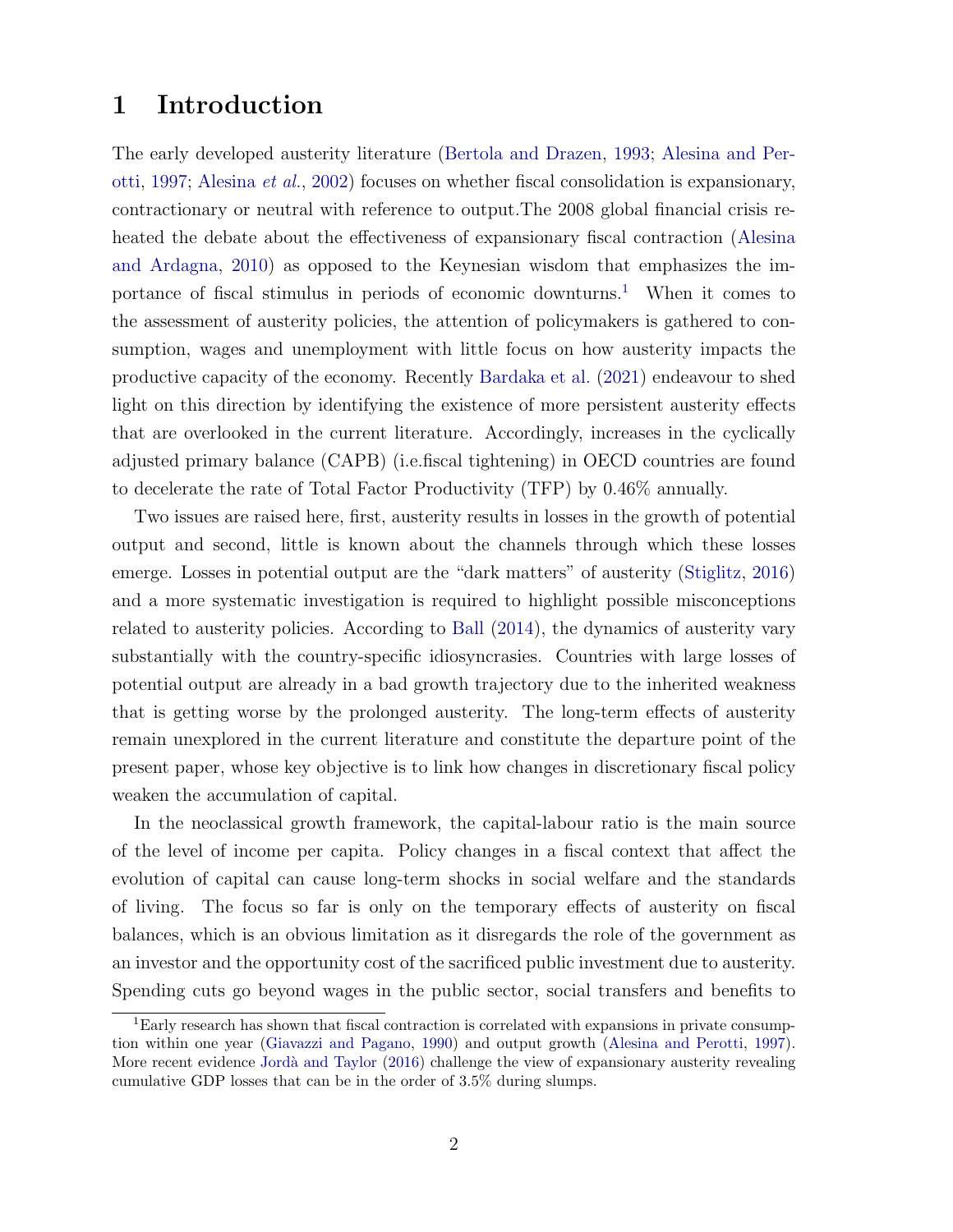cuts in infrastructure, public health and education that form the productive base of the economy.<sup>2</sup> Many advanced economies with high levels of debt mitigate the structural problem of low growth with strong fiscal adjustments. In circumstances of zero lower bound, fiscal consolidation is proved to be self-defeating as the reductions of deficits lead to lower potential output and a higher debt-to-GDP ratio (Fatas and Summers, 2018).

The key question emerging is how austerity decelerates investment, which undermines capital accumulation and the growth potential of the economy. To understand this link, we introduce a modelling approach that does not assume a monotonic relationship between fiscal consolidation and capital. Instead, we adopt a non-linear approach that searches for threshold effects between the two in accordance with the evolution of economic uncertainty in the country.<sup>3</sup> Our conceptual framework assumes an economy that operates below potential output with little space for monetary intervention due to zero lower bound and unwillingness to provide a quantitative stimulus (DeLong *et al.*, 2012). In this setup, fiscal policy is rendered as the only stabilizing mechanism of the investment sentiments in the economy. In our framework, the size of the multiplier effect from fiscal loosening depends on the regime of uncertainty that holds in the economy.

Economic uncertainty is a forward-looking and text-based measure that covers public domain discussions of socio-economic issues (Ahir et al., 2018). Uncertainty is strongly counter-cyclical. When the economy is on its long-run trajectory path, uncertainty remains low, therefore fiscal consolidation works precautionarily by eliminating the need for larger fiscal contractions in the future. This argument becomes less appropriate when the economy is in a recession with a high level of uncertainty. In that case, private investment is already reduced and fiscal consolidation fuels the pessimism of the market, which leads to an even larger contraction of investment. Therefore, the regime of economic uncertainty drives differently the relationship between austerity and the capital-labour ratio.<sup>4</sup>

<sup>2</sup>Stiglitz (2016) argues that national account statistics do not include the missing capital and the output lost due to austerity in periods of economic downturns, which implies that the cost of austerity goes far beyond the calculations reported in conventional metrics. Certainly, fiscal contraction is not the only source of the low investment to GDP ratio over the last two decades in the OECD. See Eggertsson *et al.* (2021) for the role of monopoly power as another underlying factor of the sluggish investment.

<sup>3</sup>Similar empirical models have been proposed to study the non-linear debt effects on economic growth (see for instance  $E_{\text{gert}}$ , 2015).

<sup>&</sup>lt;sup>4</sup>Servén (2003) has assessed how exchange rate uncertainties impact private investment. Within our context, the sources of uncertainty can include many aspects from the economic and political spheres.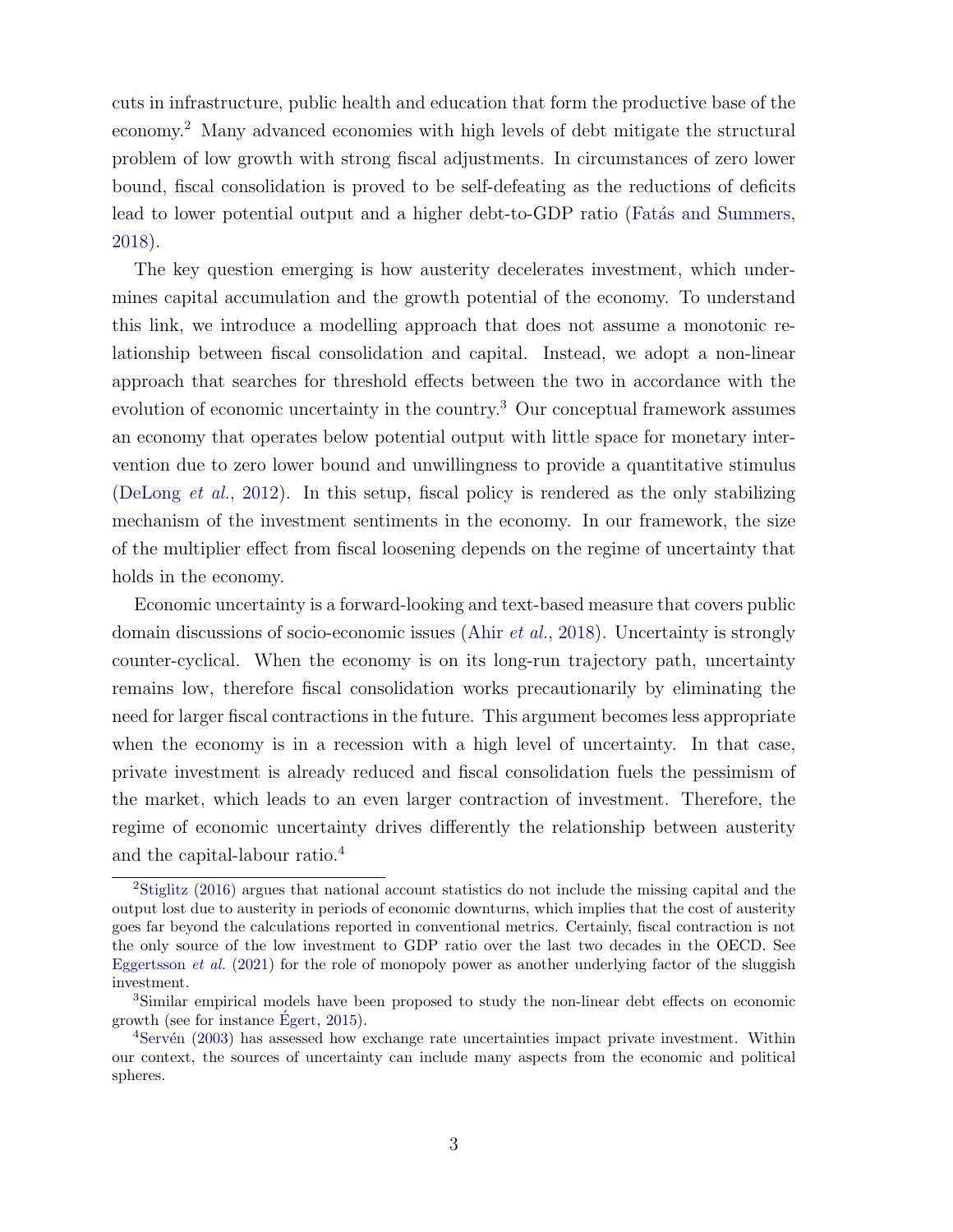Following the previous discussion, the ultimate goal of the paper is to investigate whether the sign of the relationship between fiscal consolidation and capital intensity varies as the economy moves across different regimes of economic uncertainty. We use the newly assembled data of the World Uncertainty Index (WUI) of Ahir et al. (2018) for 27 OECD countries over the period 1996 to 2019 to estimate a dynamic panel specification of capital-labour ratio on a set of covariates including the cyclically adjusted primary balance (CAPB) as a measure of fiscal consolidation. To this end, our empirical approach is a threshold model that separates the observations into discrete groups based on their level of uncertainty. The WUI variable splits the sample endogenously into two or more regimes as dictated by the data, and then we estimate the nexus of fiscal consolidation and capital intensity for the different regimes within a unified framework (Hansen, 1999, 2000).

The contributions of the paper are twofold. The first contribution of the paper is to offer a more systematic investigation of the long-term effects of fiscal consolidation that go beyond the obvious candidates of public debt, consumption and unemployment. In this respect, our paper introduces a new agenda with robust evidence for the existence of permanent (negative) effects in the productive capacity of 27 OECD economies due to fiscal tightening in periods of high economic uncertainty. The second contribution highlights the need for more flexible modelling approaches in capturing the non-linearities that underlie the relationship between government policy and economic activity. Our econometric approach offers flexibility in policy design away from the "one size fits all"norm, which is usually counter-productive without taking into account country-specific characteristics.

The average effect of CAPB on the growth rate of capital intensity is found to be negative. Nonetheless, this result jeopardizes the true nature of the relationship between the two variables when economic uncertainty is taken into account. In the regime of low uncertainty, fiscal consolidation is irrelevant for the capital-labour ratio. In the regime of high uncertainty, we found that fiscal contraction becomes harmful as the government is expected to play a more aggressive role in rectifying the negative market sentiments through fiscal stimulus and not otherwise. Within this context, fiscal policy should be viewed as a substitute to imperfect credit markets that behave reluctantly in periods of high uncertainty. Our paper questions the effectiveness of the austerity policies implemented in many Eurozone countries over the last ten years on the grounds of "missing capital", which is under-represented (if not completely ignored) when it comes to the evaluation of the austerity programs.

We organize the paper as follows: section 2 discusses the formulation of our hy-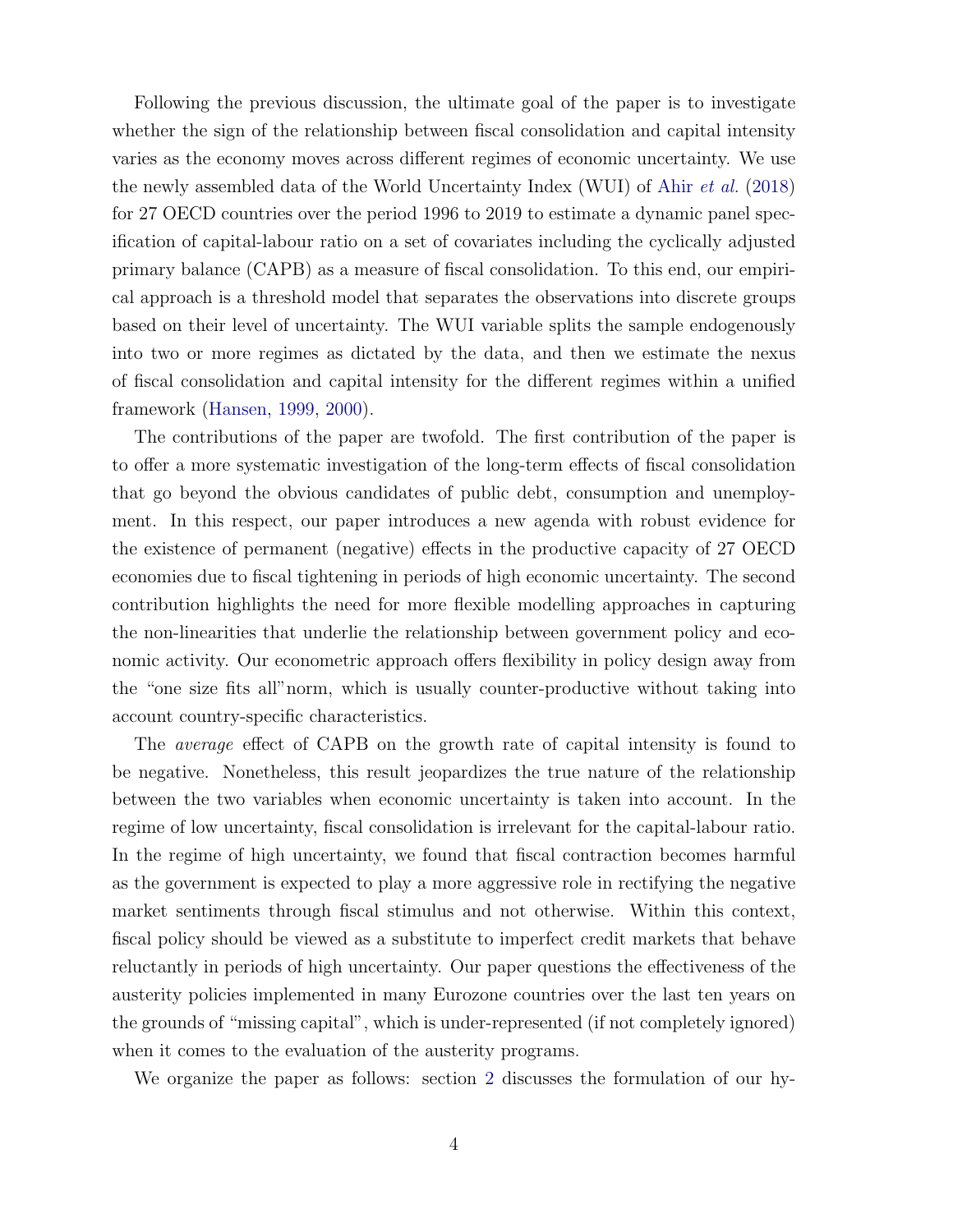potheses and the measurement of the uncertainty index, section 3 discusses estimation, inference and testing issues related to the threshold model, section 4 discusses results from the threshold model, section 5 shows the robustness analysis, and section 6 concludes the paper.

## 2 Fiscal Policy under Different Regimes of Uncertainty

The paper put forward two hypotheses, in periods of low economic uncertainty with high levels of business and consumer confidence, firms can obtain easily external finance. In a low uncertainty regime, fiscal loosening crowds out real private investment, which destabilizes the business environment and decelerates capital accumulation. The first hypothesis of the paper is specified as follows:

H1: In a low uncertainly regime, fiscal expansion crowds out private investment leading to a lower growth rate of capital per worker.

In a high economic uncertainty with negative deviations from the potential output, the crowding-out effect is less relevant. In periods of uncertainty with low actual output, private markets encounter various frictions that make them more reluctant to supply credit. In this scenario, recession persists if the government treats the low GDP growth rate as a structural issue that can be mitigated by fiscal contraction. In fact, this policy action generates hysteresis effects (the cyclical effect of lower output obtains more permanent features), while the economy falls into a negative loop with more pessimistic expectations and higher uncertainty. (DeLong  $et al., 2012$ ; Fatás and Summers, 2018).

In the high uncertainty regime, fiscal stimulus is the channel to get the economy out of the negative loop. We know that fiscal multipliers are larger in conditions of binding credit constraints (Corsetti *et al.*, 2012), which, in our context, implies that fiscal tightening is an inappropriate policy choice as it would hit disproportionately the investment decisions of firms dependent on external finance (Aghion et al., 2014). To sum up, fiscal consolidation in a highly uncertain environment pushes the economy towards a bad equilibrium. The second hypothesis of the paper is specified as follows: 5

<sup>&</sup>lt;sup>5</sup>The nexus between uncertainty and the capital-labour ratio works similar to the default uncertainty scenarios described in De Grauwe (2013). Given that the central bank is constrained by zero bounded interest rates (i.e. the case for most OECD countries), it is within the discretion of fiscal policymakers to break the chain of self-fulfilling expectations in periods of high economic uncertainty.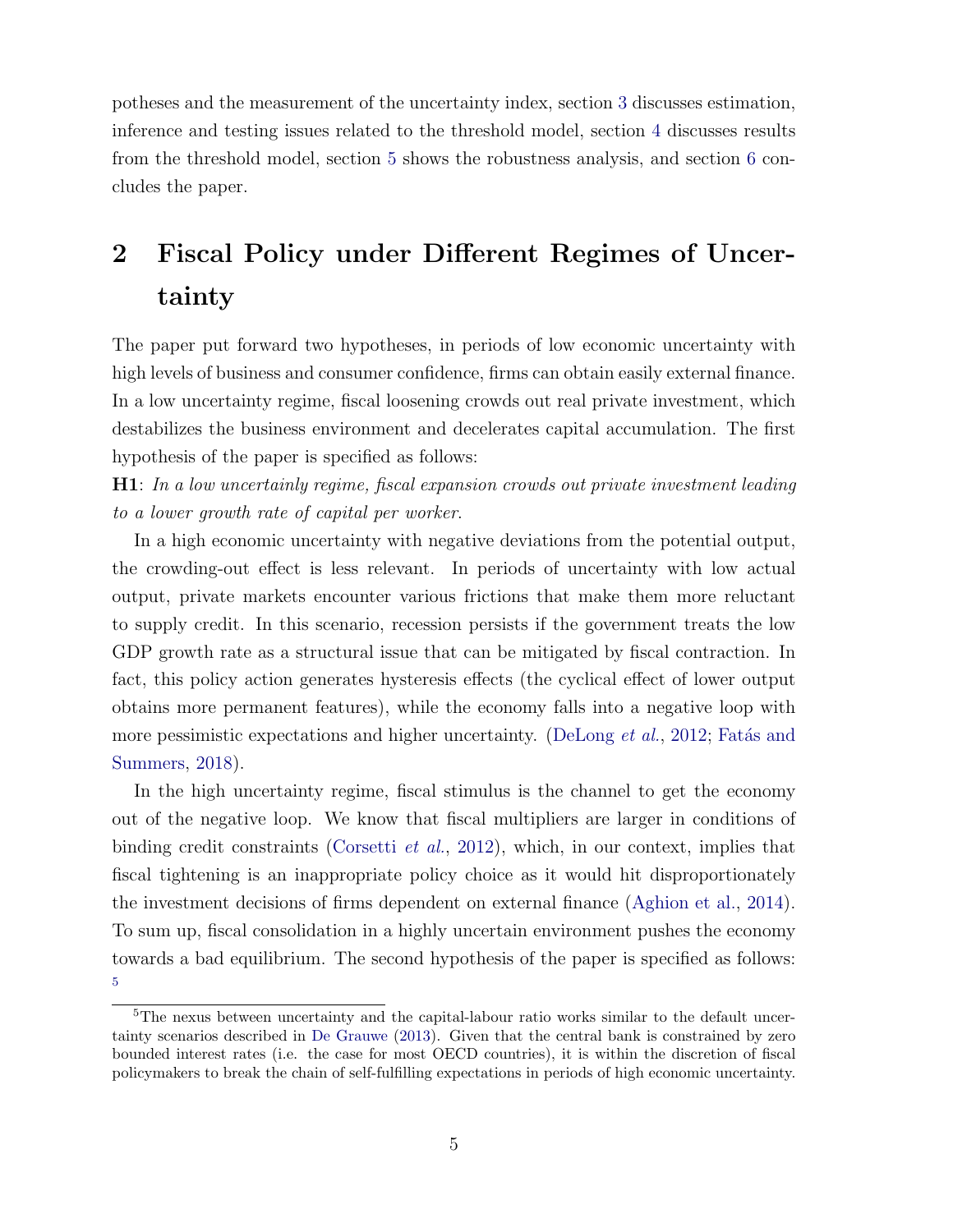H2: In a high regime uncertainty, fiscal policy should expand to break the chain of self-fulfilling expectations, restore the confidence of private investors and return the economy to the long-term trajectory with positive growth rates of capital per worker.

Concerning the measure of economic uncertainty, the WUI index gathers information from 90 reports in each country that covers economic, financial, and political trends. The index is constructed by measuring the frequency of word "uncertainty" in these reports (i.e. number of times mentioned). To ensure cross-country comparability of the index, raw counts of the word are scaled over the total number of words in each report. Each country report is derived from the Economic Intelligence Unit (EIU) and it is written following a standardized five-step procedure.<sup>6</sup>

### 3 Data and methodology

In this section, we discuss our methodology and database. We postulate that uncertainty affects the fiscal consolidation and capital intensity nexus by separating the sample into two or more regimes. In particular, we embed a capital intensity growth equation within a threshold regression model, whereby uncertainty is the threshold variable that splits the sample into separate regimes. Afterwards, we estimate the model for each regime to see if fiscal tightening maintains the same pattern. The dataset comprises yearly information for a sample of 27 OECD from 1996 to 2019. The data are retrieved mainly from the Penn World Table, World Development Indicators and Ahir et al. (2018).

#### 3.1 Specification

We specify the following equation:

$$
k_{it} = \mu_i + \kappa k_{it-1} + \beta x_{it} + \theta' Z_{it-1} + \epsilon_{it},\tag{1}
$$

where  $k_{it}$  is the growth rate of capital intensity (capital stock-labour ratio) in country i at year  $t$ ;  $\mu_i$  is an unobserved country-fixed effect;  $x_{it}$  is a measure of fiscal consolidation;  $Z_{it-1}$  is a set of control variables;  $\epsilon_{it}$  is the error term; i indexes countries; and t indexes year.  $\beta$ ,  $\kappa$  and  $\theta$  are parameters to be estimated. Note that  $k_{it-1}$  is the dynamic

 $<sup>6</sup>(i)$  A field expert drafts a report of the country, (ii) a country expert at the headquarters of EIU</sup> integrates the draft with her own inputs, (iii) a senior staff at the headquarters of EIU does the second round of editing with a thorough check of the draft, (iv) sub-editors do a check to ensure that the report is well-drafted, consistent, accurate including a cross-check of the facts, (v) the production stage ensures that the report is coded and styled adequately.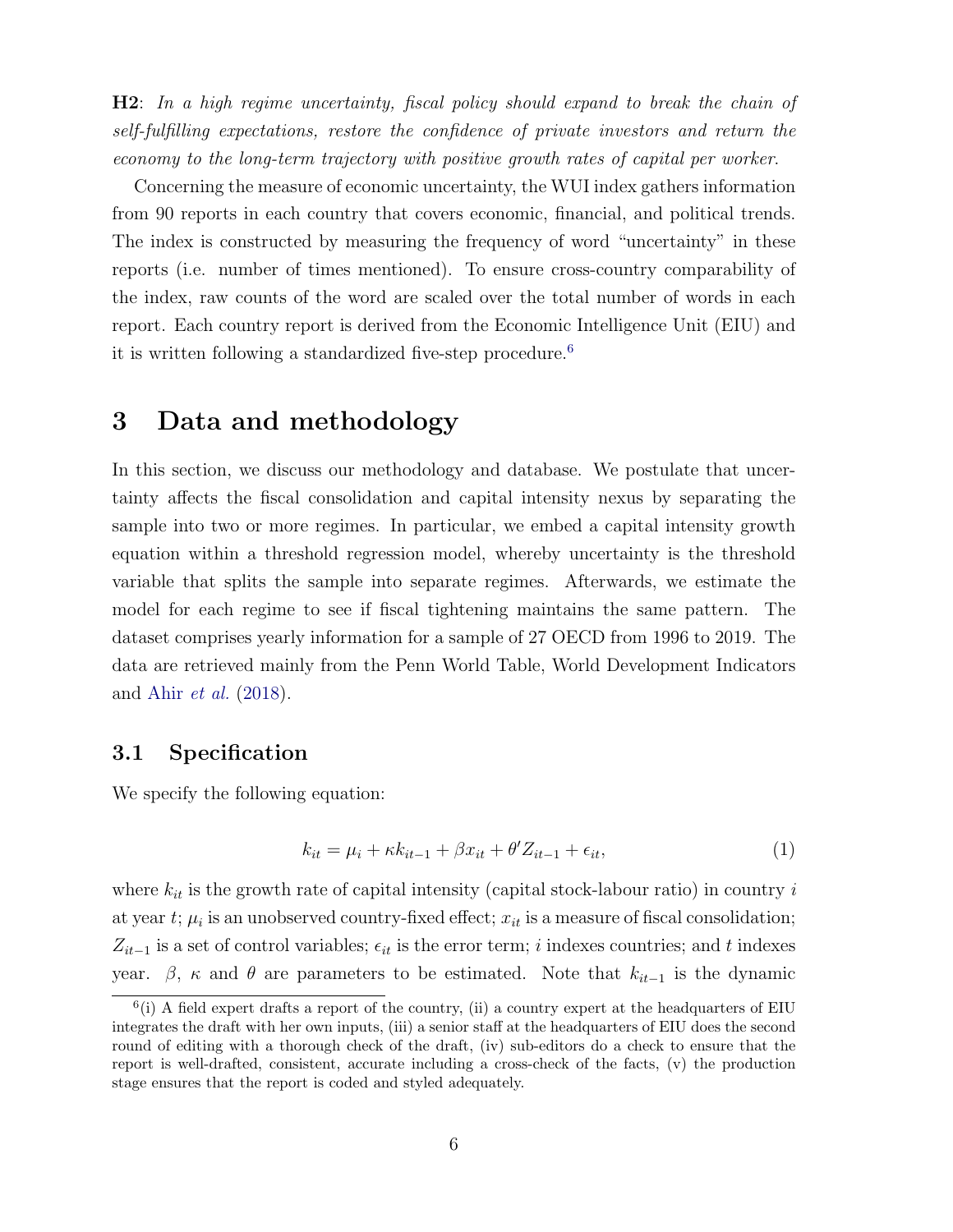feature of the model that captures the accelerator effect of investment, whereby past investments have a positive effect on future investments (Aivazian *et al.*, 2005).

In order to assess whether or not uncertainty affects the fiscal consolidation and capital intensity relationship, equation (1) is augmented with a threshold variable resulting in the following dynamic growth model:

$$
k_{it} = \mu_i + \kappa k_{it-1} + \beta_1 x_{it} 1(q_{it} \le \gamma) + \beta_2 x_{it} 1(q_{it} > \gamma) + \theta' Z_{it-1} + \epsilon_{it},\tag{2}
$$

where  $q_{it}$  is a country's uncertainty measure; and 1(.) is an indicator variable which takes the value of 1 if uncertainty is greater than a threshold, and of 0 otherwise.  $\gamma$  is the uncertainty threshold parameter to be estimated. In this specification the effects of fiscal consolidation on capital intensity depend on the uncertainty regime.

Specification (1) or (2) assumes that the fiscal consolidation variable represented by  $x_{it}$  is determined exogenously. The CAPB by definition stands for policy decisions that are taken under the discretion of the fiscal authorities and unaffected from the moves of the business cycles.<sup>7</sup> In that respect, one must expect that endogeneity bias is not a concern. In fact, there might be some endogeneity bias related to Wagner's Law (i.e. the tendency of government spending to be higher, the higher the level of GDP per capita) (see Easterly and Rebelo, 1993; Hsieh and Lai, 1994; Kneller et al., 1999). Since Wagner's Law associates the growth rate of GDP per capita and the growth rate of government expenditure (not the level, as it is in our case) we are less worried about endogeneity between capital intensity and CAPB in our estimation.

The vector  $Z_{it-1}$  of additional controls includes lagged variables that potentially determine capital intensity growth. There is extensive literature on the determinants of economic growth or its sources such as capital intensity and total factor productivity. These covariates are human capital, financial depth, public infrastructure, institutions, trade openness, price instability and external factors (world GDP growth rate). To reduce potential endogeneity that commonly exists in empirical growth models between contemporaneous values of the control variables and the error term, we lag these controls by one year to ensure weak exogeneity.<sup>8</sup>

<sup>7</sup>The cyclically-adjusted balance is computed to show the underlying fiscal position when cyclical movements are removed. In another strand of the literature on fiscal space, primary balance can be estimated by a set of some factors (see for instance Lozano-Espitia and Julio-Román, 2020).

<sup>&</sup>lt;sup>8</sup>We raise here a caveat that endogeneity bias is likely to persist if current values are correlated with future errors. This calls for a more systematic treatment of endogeneity with the use of instrumental variables, though this application is beyond the scope of the present paper.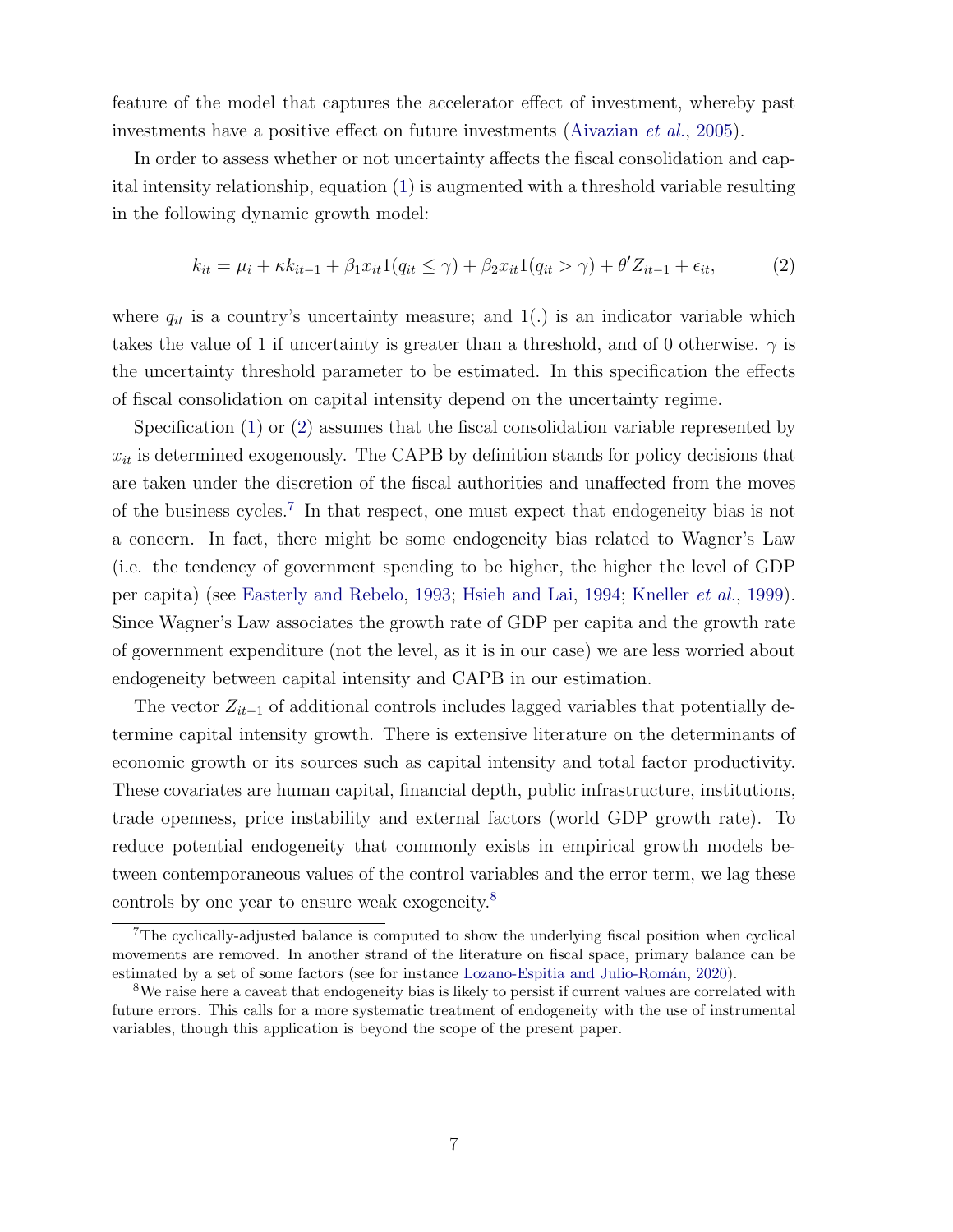#### 3.2 Data

Our period of study spans from 1996 to 2019 for a sample of 27 OECD countries (Australia, Austria, Belgium, Canada, Czech Republic, Denmark, Finland, France, Germany, Greece, Hungary, Ireland, Israel, Italy, Japan, Korea, Netherlands, New Zealand, Norway, Poland, Portugal, Slovenia, Spain, Sweden, Switzerland, United Kingdom and the United States). Appendix A shows the sources and the definitions of variables used for estimating (2). The availability of data dictates the length of time span and the country coverage. Summary statistics of the variables used in the empirical part are provided in Appendix B.

#### 3.3 Threshold regression model

We now turn to the specification of a threshold regression that identifies different regimes in the relationship between fiscal consolidation and capital per worker. Threshold models divide individual observations into classes based on the value of an exogenous observed variable.<sup>9</sup> Hansen (1999) extends the use of threshold models into a balanced panel data context -mainly by introducing the use of a least-squares (LS) econometric estimator. As our proposed model is dynamic, we use the maximum likelihood (ML) estimator within the context of a threshold model estimation following Ramírez-Rondán (2020). Our estimation framework proposes a first difference transformation of the endogenous variable, which is in our case, the lagged capital intensity growth.

We divide the observations into two regimes depending on whether the threshold variable  $q_{it}$  is smaller or larger than a certain value (the threshold parameter  $\gamma$ ). The regimes are distinguished by differing regression slopes,  $\beta_1$  and  $\beta_2$  in (2). For the identification of these coefficients, the elements of  $q_{it}$  (i.e. economic uncertainty) must be time-variant. More importantly, the values of the uncertainty threshold parameter  $\gamma$ are estimated, so the respective uncertainty regimes are identified endogenously within the model. The error  $\epsilon_{it}$  is assumed to be independent and identically distributed (iid) with mean zero and finite variance  $\sigma_{\epsilon}^2$ <sup>2</sup>. The implementation of the threshold model in a dynamic context involves three steps: estimation, inference and testing. We now proceed with the first step.

<sup>9</sup>Threshold models have been previously used in time series analysis (see Hansen, 2011, for a review).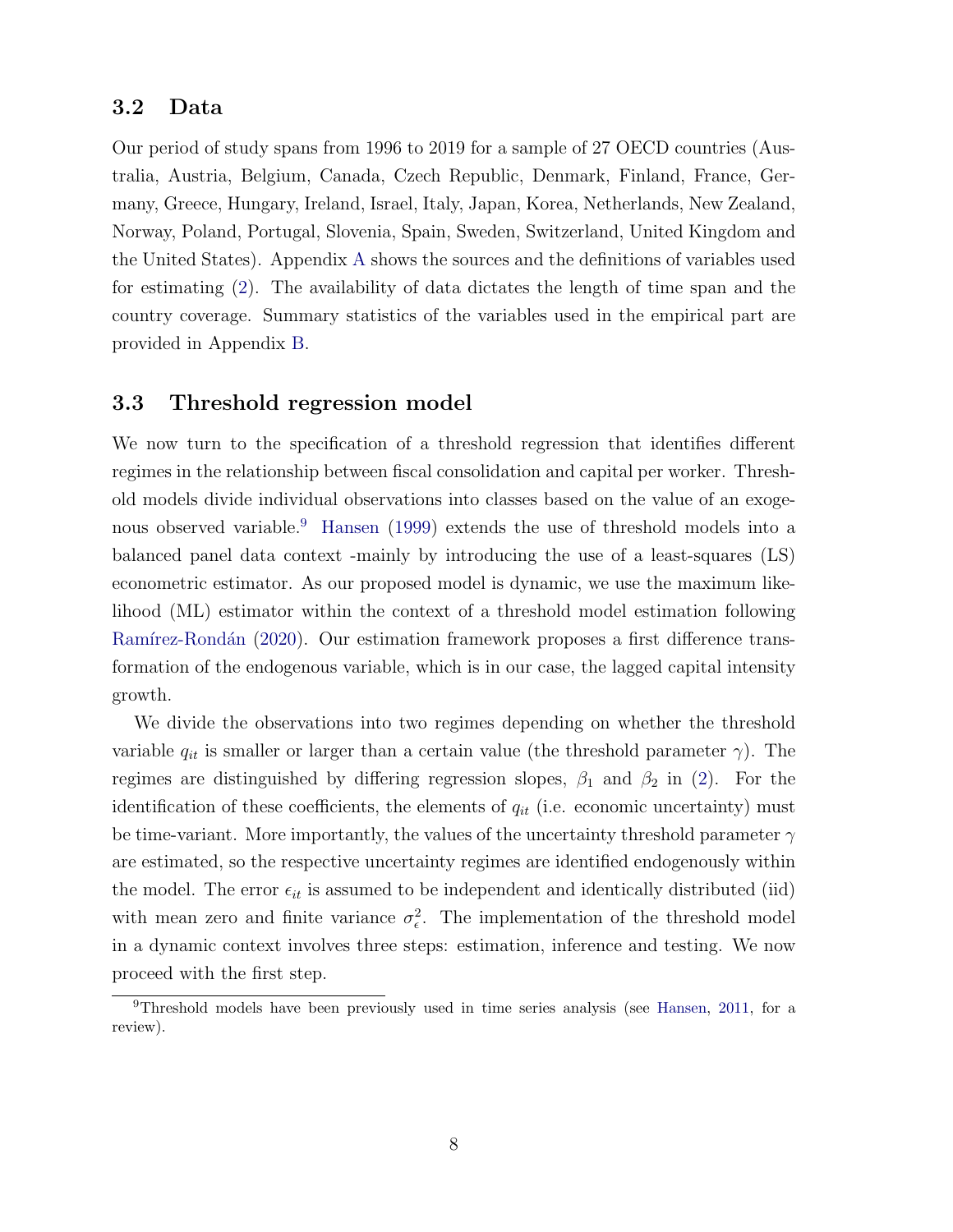#### 3.3.1 Threshold and slope estimations

The generic model specified in (2) is dynamic, which implies that a fixed effects estimator is not feasible as it introduces a correlation between the transformed regressors and the transformed error term, thus inconsistent slope parameters. To eliminate the country-specific effect, we apply the first difference transformation of model  $(2)$ .<sup>10</sup> We then have:

$$
k_{it} - k_{it-1} = \kappa(k_{it-1} - k_{it-2}) + \beta_1(x_{it}1(q_{it} \le \gamma) - x_{it-1}1(q_{it-1} \le \gamma)) + \beta_2(x_{it}1(q_{it} > \gamma) - x_{it-1}1(q_{it-1} > \gamma)) + \epsilon_{it} - \epsilon_{it-1}.
$$
\n(3)

Let  $\Delta k_{it} \equiv k_{it} - k_{it-1}, \ \Delta x_{it}^* \equiv x_{it} 1 (q_{it} \leq \gamma) - x_{it-1} 1 (q_{it-1} \leq \gamma), \ \Delta x_{it}^+ \equiv x_{it} 1 (q_{it} >$  $\gamma$ ) –  $x_{it-1}1(q_{it-1} > \gamma)$ , and  $\Delta \epsilon_{it} \equiv \epsilon_{it} - \epsilon_{it-1}$ , then with these notations equation (3) is equivalent to:

$$
\Delta k_{it} = \kappa \Delta k_{it-1} + \beta_1 \Delta x_{it}^*(\gamma) + \beta_2 \Delta x_{it}^+(\gamma) + \Delta \epsilon_{it}.
$$
\n(4)

The ML estimation of the dynamic panel linear model (4) depends on the initial condition, which is key feature of the model for establishing consistent estimates (see Hsiao et al., 2002). We assume that the process has started from a finite period in the past, such that the expected changes in the initial endowments are the same across all individual units. The model specification in the first period<sup>11</sup>  $t = 1$  is then given by  $\Delta k_{i1} = \delta + v_{i1}$ , where  $\delta$  is an auxiliary external parameter.<sup>12</sup> Furthermore, we assume exogeneity of  $x_{it}$ , homoscedasticity across regimes, and by construction,  $E(v_{i1}|x_i) = 0$ , where  $x_i = (x_{i0}, x_{i1}, ..., x_{iT})'$ , and  $Ev_{i1}^2 = \sigma_v^2$  $\frac{2}{v}$ .

Let  $\Delta k_i = (\Delta k_{i1}, \Delta k_{i2}, ..., \Delta k_{iT})'$  and  $\Delta \epsilon_i = (v_{i1}, \Delta \epsilon_{i2}, ..., \Delta \epsilon_{iT})'$ , and also define  $\omega =$  $\sigma_v^2$  $v^2/\sigma_{\epsilon}^2$ . Under the assumption that  $\epsilon_{it}$  is independent and normal, the joint probability distribution function of  $\Delta y_i$  is equivalent to (in logarithm):

$$
ln L(\delta, \beta, \kappa, \gamma, \sigma_{\epsilon}^2, \omega) = -\frac{nT}{2} ln(2\pi) - \frac{n}{2} ln |\Omega|
$$
  

$$
-\frac{1}{2} \sum_{i=1}^n \Delta \epsilon_i(\delta, \beta, \kappa, \gamma)' \Omega^{-1} \Delta \epsilon_i(\delta, \beta, \kappa, \gamma), \quad (5)
$$

<sup>&</sup>lt;sup>10</sup>This transformation also introduces correlation between the lagged variable and the error term in first differences. Nonetheless, the use of the ML estimator ensures consistent estimates.

<sup>&</sup>lt;sup>11</sup>We assume that variables are available (observable) from  $t = 0$ .

<sup>&</sup>lt;sup>12</sup>Model (4) is not well defined for  $t = 0$  since  $\Delta y_{i0}$  and  $\Delta x_{i0}$  are missing; that is, values for  $t = -1$ are not available; for which, assumption on the initial period  $t = 1$  is required to ensure consistent estimates under the ML approach.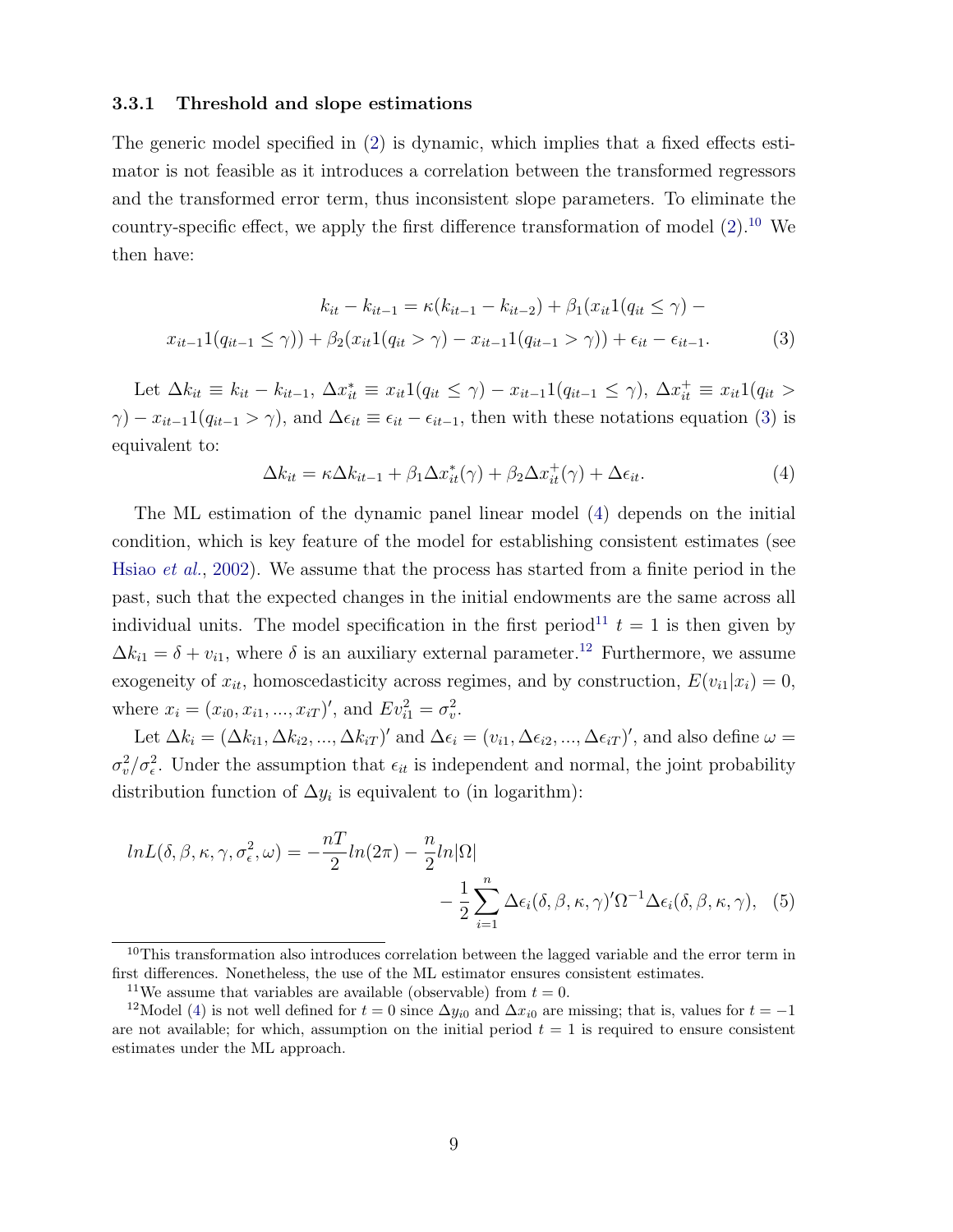where the covariance matrix  $\Omega$  is defined in Hsiao *et al.* (2002) as:

$$
\Omega = \sigma_{\epsilon}^{2} \begin{bmatrix} \omega & -1 & 0 & \dots & 0 \\ -1 & 2 & -1 & & \\ 0 & -1 & 2 & & \\ \vdots & & & \ddots & -1 \\ 0 & & & & -1 & 2 \end{bmatrix}
$$

.

The algorithm for the ML estimation proceeds in the following five steps:<sup>13</sup> (i) form a grid on the empirical distribution of the threshold variable  $q_{it}$ , (ii) calculate  $\hat{\delta}(\gamma)$ ,  $\widehat{\kappa}(\gamma), \widehat{\beta}(\gamma), \widehat{\sigma}_{\epsilon}^2$  $\hat{\omega}^2(\gamma)$  and  $\hat{\omega}(\gamma)$  by maximizing that function (by iterative technique such as the Newton-Raphson procedure or a grid search method on  $\omega$ ) on the grid specified in (i); (iii) plug previous estimates in (5), which is only an expression of  $\gamma$ :

$$
lnL(\gamma) = -\frac{nT}{2}ln(2\pi) - \frac{n}{2}ln|\widehat{\Omega}(\gamma)| - \frac{1}{2}\sum_{i=1}^{n} \Delta \widehat{\epsilon}_{i}(\gamma)'\widehat{\Omega}(\gamma)^{-1}\Delta \widehat{\epsilon}_{i}(\gamma), \tag{6}
$$

as  $\Delta \widehat{\epsilon}_i(\gamma) = [\Delta k_{i1} - \widehat{\delta}(\gamma), \Delta k_{i2} - \widehat{\kappa}(\gamma)\Delta k_{i1} - \widehat{\beta}_1(\gamma)\Delta x_{i2}^*$  $\hat{e}_i^*(\gamma) - \widehat{\beta}_2(\gamma) \Delta x_{i2}^+$  $i_2^+(\gamma), \ldots, \Delta k_{iT}$  –  $\widehat{\kappa}(\gamma) \Delta k_{iT-1} - \widehat{\beta}_1(\gamma) \Delta x_{iT}^*(\gamma) - \widehat{\beta}_2(\gamma) \Delta x_{iT}^*(\gamma)$ ''. (iv) Since function (6) is not smooth in  $\gamma$ , we find  $\hat{\gamma}$  on the grid of the threshold variable which yields the highest value of the likelihood function; (v) we set  $\hat{\kappa} = \hat{\kappa}(\hat{\gamma}), \hat{\beta}_1 = \hat{\beta}_1(\hat{\gamma})$  and  $\hat{\beta}_2 = \hat{\beta}_2(\hat{\gamma})$ .

#### 3.3.2 Asymptotic confidence intervals

When there is a threshold effect  $(\beta_1 \neq \beta_2)$ , Hansen (2000) has shown that threshold estimate,  $\hat{\gamma}$ , is consistent for  $\gamma_0$  (the true value of  $\gamma$ ) and that the asymptotic distribution is non-standard. Following Hansen (1999), we form the no rejection region for the threshold by using the likelihood ratio statistic for test on  $\hat{\gamma}$ . To test hypothesis  $H_0$ :  $\gamma = \gamma_0$ , the likelihood ratio test is to reject for large values of  $LR(\gamma_0)$ :

$$
LR(\gamma) = nT \frac{S(\gamma) - S(\widehat{\gamma})}{S(\widehat{\gamma})},\tag{7}
$$

where  $S(\gamma) = \sum_{i=1}^n \Delta \widehat{\epsilon}_i(\gamma) \widehat{\Omega}(\gamma)^{-1} \Delta \widehat{\epsilon}_i(\gamma)$  is the minimum distance estimator, which converges in distribution as  $n \to \infty$  to a random variable  $\xi$  with distribution function  $P(\xi \le z) = (1 - exp(-z/2))^2.$ 

The asymptotic distribution of the likelihood ratio statistic is non-standard, yet free of nuisance parameters (Hansen, 2000). To form valid asymptotic confidence intervals,

 $13$ We refer to Ramírez-Rondán (2020) for further details on the estimation.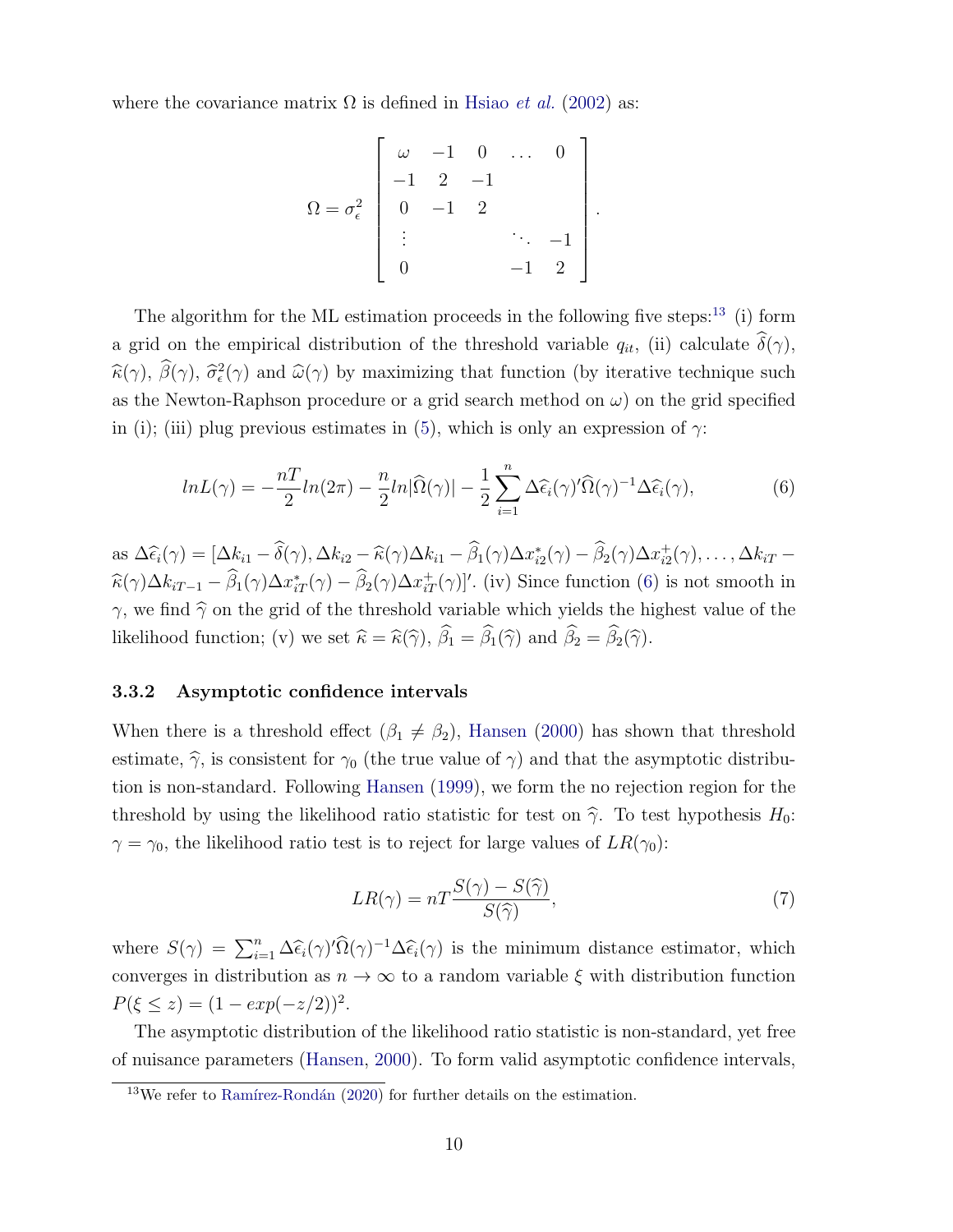we use the asymptotic distribution  $\xi$ , which has the following inverse:

$$
c(\alpha) = -2\ln(1 - \sqrt{1 - \alpha}),\tag{8}
$$

where  $\alpha$  is the significance level. The "no-rejection region" of confidence level  $1 - \alpha$  is the set of values of  $\gamma$  such that  $LR(\gamma) \leq c(\alpha)$ . The values are identified by plotting  $LR(\gamma)$  against  $\gamma$  with the drawing of a flat line at  $c(\alpha)$ .

#### 3.3.3 Test for existence of threshold effects

It is important to determine whether the threshold effect is statistically significant. The hypothesis of no threshold effects in (2) can be represented by the linear constraint  $H_0$ :  $\beta_1 = \beta_2$ . Under the null hypothesis,  $H_0$ , the threshold  $\gamma$  is not identified, so classical tests have non-standard distributions. We use bootstrapped  $p$ -values that are asymptotically valid (Hansen, 2000).

Under the null hypothesis of no threshold, the model (1) without control variables is

$$
k_{it} - k_{it-1} = \mu_i + \kappa (k_{it-1} - k_{it-2}) + \beta_1 x_{it} + \epsilon_{it}, \tag{9}
$$

after the first difference transformation that eliminates the country-specific effect  $\mu_i$ , we get

$$
\Delta k_{it} = \kappa \Delta k_{it-1} + \beta_1 \Delta x_{it} + \Delta \epsilon_{it},\tag{10}
$$

The parameters  $\kappa$  and  $\beta_1$  are estimated by maximum likelihood, yielding estimates  $\widehat{\kappa}$ ,  $\widehat{\beta}_1$ , residuals  $\widehat{\epsilon}_{it}$  and let  $S_0 = \sum_{i=1}^n \Delta \widehat{\epsilon}_i \widehat{\Omega}^{-1} \Delta \widehat{\epsilon}_i$  be the minimum distance estimator of the linear model. The likelihood ratio test of  $H_0$  is based on:

$$
F = nT \frac{S_0 - S(\hat{\gamma})}{S(\hat{\gamma})}
$$
\n(11)

Accordingly, the null hypothesis of linearity is rejected if the percentage of draws for which the simulated statistic exceeds the actual value is less than some critical value.

### 4 Estimation and inference results

#### 4.1 Linear model results

Table 1 provides results from three linear model specifications. We start from a parsimonious specification in column (1) that includes only two regressors, fiscal consolidation and the lagged value of capital intensity growth that capture accelerator effects.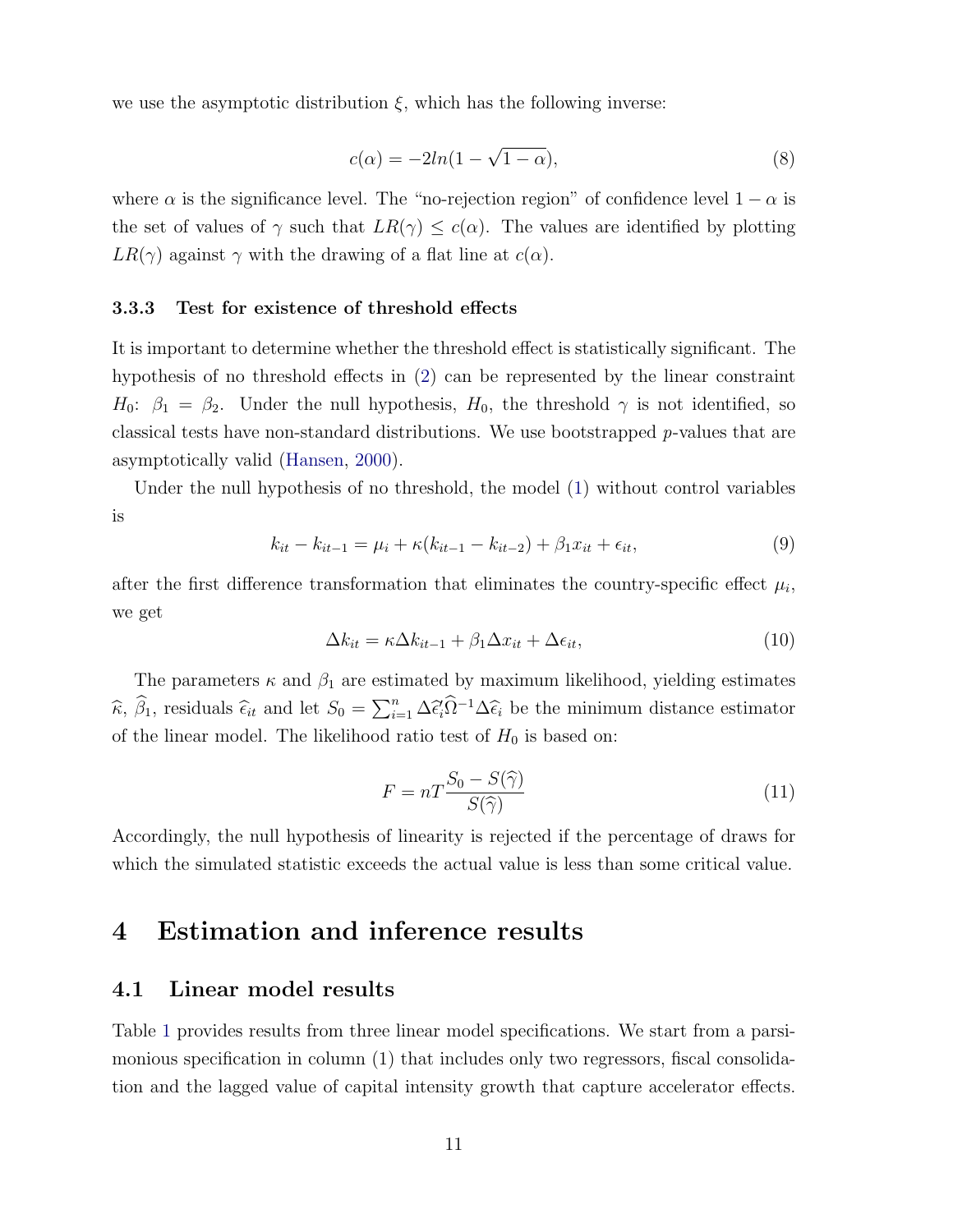Regarding the main variable of interest, fiscal consolidation, the statistically negative coefficient points to the existence of crowding out effects in accordance with the neoclassical view that views fiscal loosening as a discouraging factor of private investment that causes adverse effects in the cost of borrowing of the private sector. The magnitude of this coefficient does not vary much across different specifications indicating that a 1% decrease in fiscal consolidation leads approximately to a decrease in the capital-labour ratio by 10%.

| Dependent variable: Capital intensity growth   | (1)         | (2)         | (3)         |
|------------------------------------------------|-------------|-------------|-------------|
| Fiscal consolidation                           | $-0.098***$ | $-0.099***$ | $-0.099***$ |
| Economic policy Uncertainty index              | (0.030)     | (0.031)     | (0.032)     |
|                                                |             |             |             |
| Accelerator effect                             | $0.606***$  | $0.499***$  | $0.496***$  |
| Lag of capital intensity growth                | (0.074)     | (0.087)     | (0.085)     |
|                                                |             |             |             |
| Financial depth                                |             | $-0.001$    | $-0.001$    |
| Domestic credit to private sector/GDP, in logs |             | (0.001)     | (0.001)     |
| Human capital                                  |             | $-0.022**$  | $-0.022**$  |
| Index based on schooling and returns, in logs  |             | (0.010)     | (0.010)     |
|                                                |             |             |             |
| Public infrastructure                          |             | $0.022**$   | $0.022***$  |
| Fixed and mobile lines per 100 people, in logs |             | (0.009)     | (0.009)     |
|                                                |             |             |             |
| Institutions                                   |             | $-0.025$    | $-0.030$    |
| Average of 4 ICRG indicators                   |             | (0.135)     | (0.134)     |
|                                                |             |             |             |
| Trade openness                                 |             | $-0.009$    | $-0.009$    |
| Export plus import to GDP, in logs             |             | (0.005)     | (0.005)     |
| Price instability                              |             | $0.140***$  | $0.141***$  |
| CPI growth                                     |             | (0.044)     | (0.045)     |
|                                                |             |             |             |
| World GDP growth                               |             |             | $-0.013$    |
| Real GDP per capita % change                   |             |             | (0.054)     |
|                                                |             |             |             |
| Number of countries                            | 27          | 27          | 27          |
| Time period                                    | 1996-2019   | 1996-2019   | 1996-2019   |
| Negative log-likelihood                        | 1016.377    | 989.639     | 981.591     |

Table 1: Estimation results of the linear model (no thresholds)

Notes: Heteroskedastic standard errors in parentheses. \*, \*\* and \*\*\* denote statistical significance at the 10, 5 and 1% level, respectively.

Among other factors that matter for the capital-labour ratio in columns (2) and (3) are public infrastructure and price instability. The former highlights the contribution of the public sector in shaping the necessary productive base of the economy, while the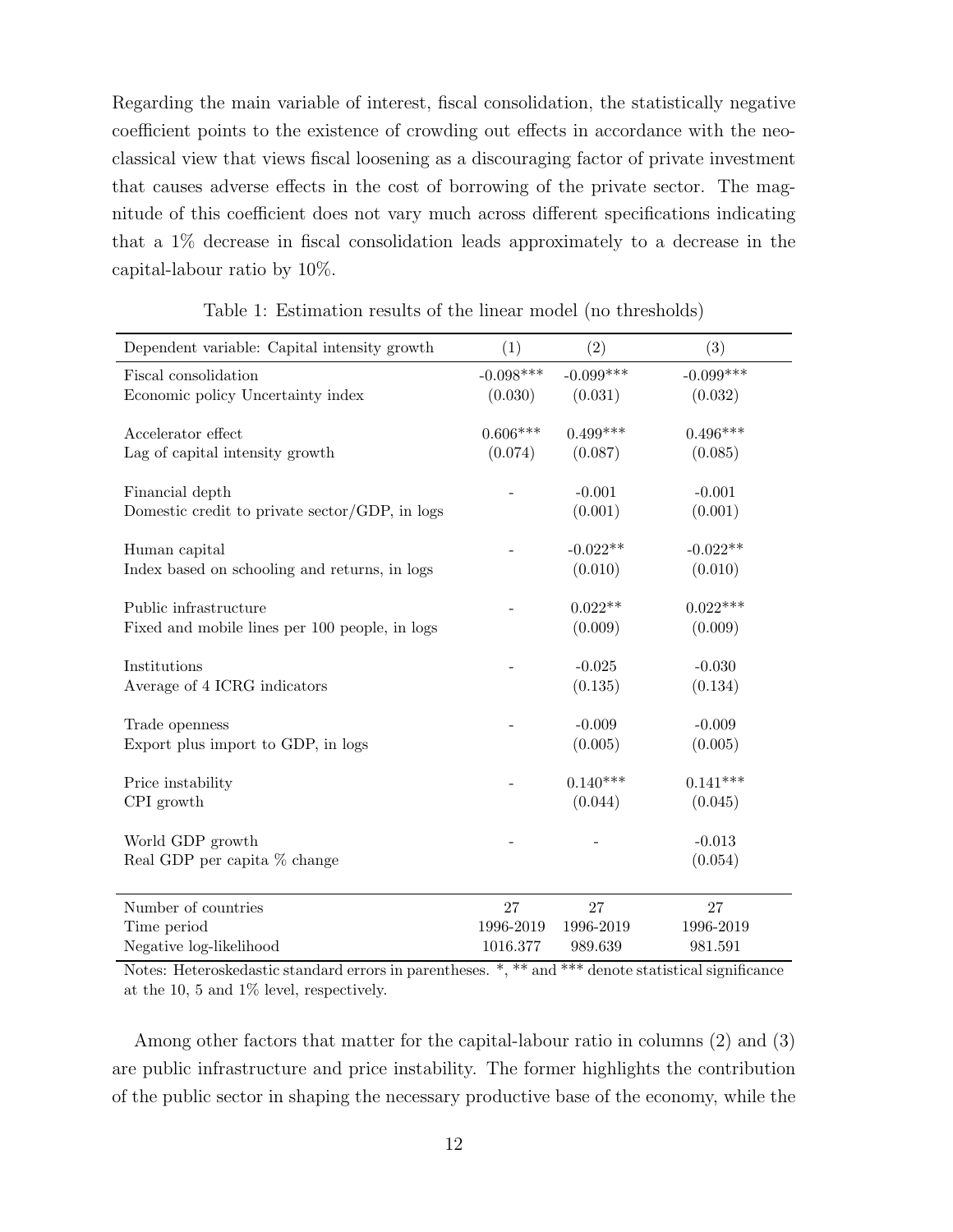latter captures broader macroeconomic conditions. A stable monetary environment becomes attractive to net savers that choose to invest in portfolios of domestic assets. Surprises in inflation are considered among the crucial factors of uncertainty and risk in investment decisions that impact the expected profitability of capital. Table 1 does not assign a significantly important role for trade openness (the sum of imports and exports to GDP) in capital accumulation in our sample. This is not surprised given that countries in our sample are already close to the technological frontier with limited scope for learning through trade (Blalock and Gertler, 2004; Delgado et al., 2002).

Specification (3) shows substitution effects between human and physical capital, which indicate that the more skillful workers allow for less thus more efficient use of physical capital. More generally, increases in the abundance of human capital, ceteris paribus, reduce the total cost of this input and induce changes in the input mix of the production process (Oldekop et al., 2020). Overall, results in Table 1 without controlling for threshold effects accords well with previous findings in the literature (see Grier, 2002).

It should be noted that the growth empirical literature usually takes five- or tenyear averages, since growth is based on the long-term relationship. We do not do so here for two reasons. First, unlike the GDP growth measure, the capital stock is calculated in the form of averages to smooth out variations caused by investment expenditures (perpetual inventory method); second, taking five- or ten-year averages drastically reduces our sample size.

#### 4.2 Threshold effects

The first step is to test for the existence of a threshold effect in the model that relates capital intensity growth and fiscal consolidation using the  $F$  test of equation (11). This also involves estimating equation (2) and computing the residual sum of squares for the uncertainty threshold. We conduct the test for the existence of threshold effects using a sample of 27 OECD countries over 23 years between 1996 and 2019.<sup>14</sup>

The test for the existence of threshold effects is shown in Table 2. The null hypothesis of no threshold effect against a single threshold can be rejected at least at the 90% significance level. The test statistics F for the single threshold are 23.707 and 12.877 with their corresponding bootstrap p-value of 0.017 and 0.077 for the model without controls and with controls, respectively. The test indicates a highly significant single threshold; thus, we conclude that there is strong evidence for threshold effects

<sup>&</sup>lt;sup>14</sup>These are the results when considering the model without and with control variables. The rejection of the null hypothesis also holds when considering no common factors.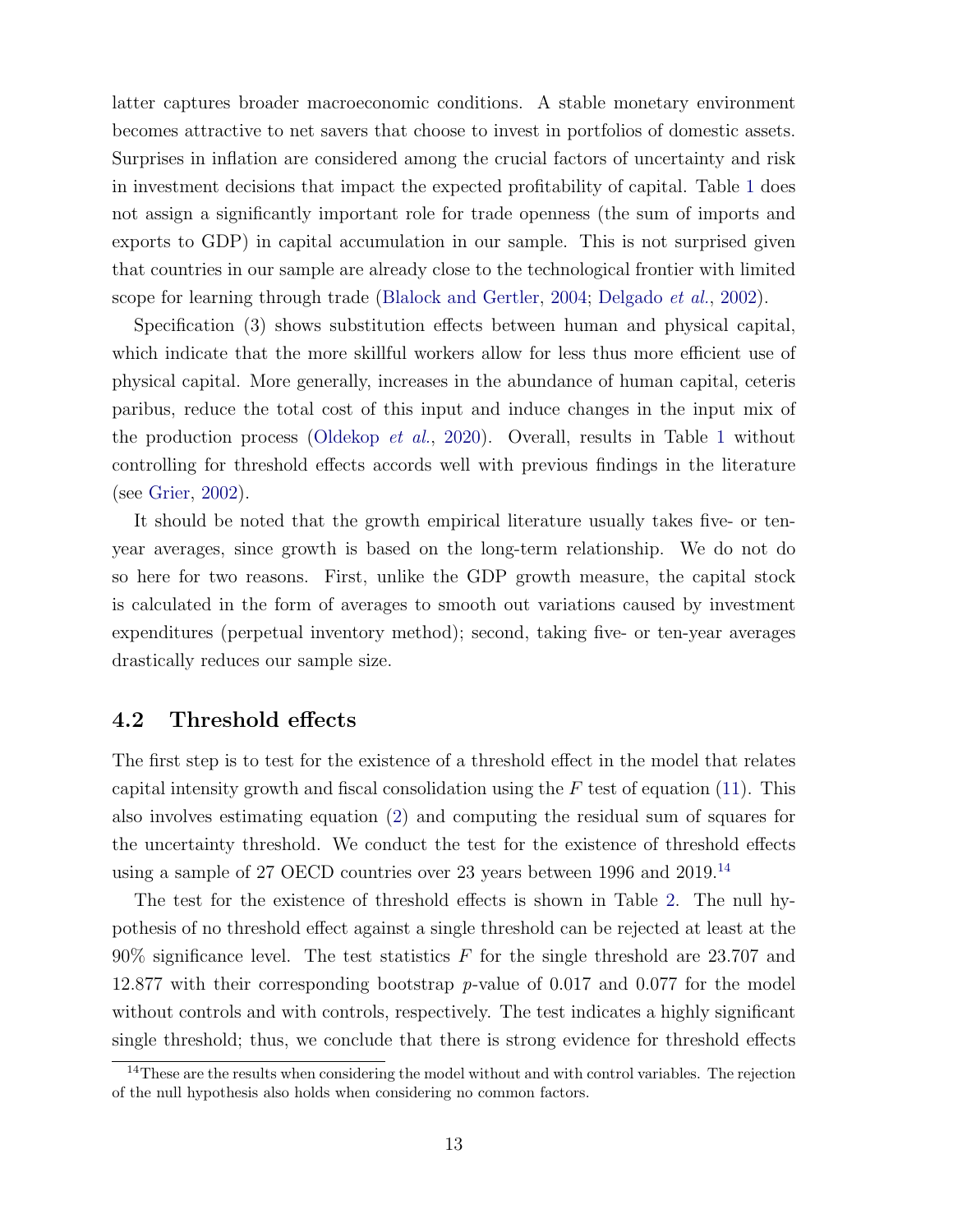of uncertainty in the fiscal consolidation and capital intensity growth relationship.

|                        | Uncertainty<br>threshold estimate | Test $F$ | <b>Bootstrap</b><br>$p$ -value | Critical<br>values                              |
|------------------------|-----------------------------------|----------|--------------------------------|-------------------------------------------------|
| Model without controls | 0.866                             | 23.707   | 0.017                          | $11.709^{1/}$<br>$16.516^{2/}$<br>$28.693^{3/}$ |
| Model with controls    | 0.866                             | 12.877   | 0.077                          | $12.117^{1/}$<br>$14.958^{2/}$<br>$20.160^{3/}$ |

Table 2: Tests for threshold effects

Notes:  $1/$ ,  $2/$  and  $3/$  critical values at 10, 5 and 1%, respectively. The test shows the probability value for the null hypothesis of  $\hat{\beta}_1 = \hat{\beta}_2$ . We used 300 bootstrap replications for the test.

#### 4.3 Threshold estimate and its confidence interval

The uncertainty threshold estimate in all specifications is 0.866, which implies the high precision of the estimation procedure. This value is higher than the mean, 0.729, and lower than the 0.75 percentile, 1.010; indeed, this value is placed at the 0.68 percentile, which means that  $32\%$  observations fall in the high uncertainty regime.

The second step is to compute the confidence intervals. The point estimate of the threshold and their asymptotic 90%, 95%, and 99% confidence intervals are reported in Table 3. The two categories of countries and periods indicated by the point estimate are those with "low uncertainty" and "high uncertainty". Moreover, the asymptotic confidence intervals for the threshold are moderately tight, indicating once again good precision regarding the nature of this division.

Table 3: Asymptotic confidence interval in threshold model

|                                    | <b>Threshold</b> | 90\% confidence interval | 95\% confidence interval 99\% confidence interval |                |
|------------------------------------|------------------|--------------------------|---------------------------------------------------|----------------|
| Model without<br>control variables | 0.866            | [0.644: 0.892]           | [0.304; 0.892]                                    | [0.285; 0.963] |
| Model with<br>control variables    | 0.866            | [0.692; 0.892]           | [0.406; 0.892]                                    | [0.285; 1.350] |

More information about the estimated threshold can be obtained by plotting the concentrated likelihood ratio function  $LR(\gamma)$  of the estimate (see Figure 1). The function is minimized at zero for the estimated threshold value,  $\hat{\gamma} = 0.866$ , in both models (with and without controls). The estimation procedure maintains a good level of pre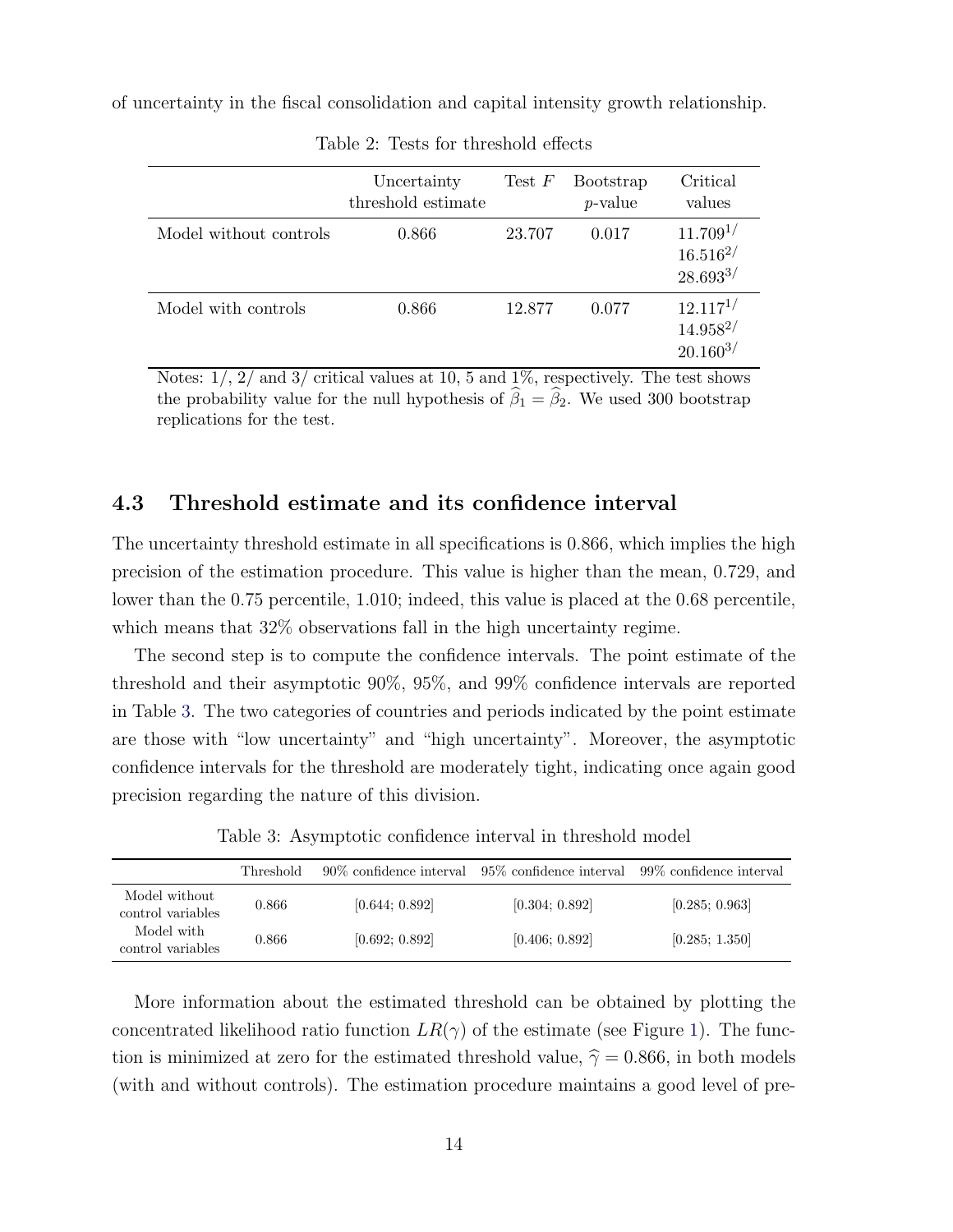cision, since the confidence interval, the set of values specified below the dotted line, is small.



Figure 1: Confidence interval construction for threshold (a) Model without controls (b) Model with controls

#### 4.4 Slope estimation results

Turning to the estimates of a threshold model without control variables (column (1) in Table 4), the effect of fiscal consolidation on capital intensity growth varies between the two regimes. In countries with "low uncertainty" –less than 0.87– there is no statistically significant relationship between fiscal consolidation and capital intensity growth, while in "high uncertainty" countries the effect is significant.<sup>15</sup> Therefore, we conclude that there are two country regimes distinguished by the level of economic uncertainty within which fiscal consolidation has a different effect on capital intensity growth.<sup>16</sup>

The economic magnitudes of these estimates indicate that a percentage increase in fiscal tightening as it is expressed by CAPB (%GDP), decreases capital intensity growth by 0.193. The latter effect becomes slightly smaller when additional controls are used in the model. Comparing the size of the effect of fiscal consolidation between threshold and linear estimations (Table 1), the effect in the high uncertainty regime (within the range of 0.177 and 0.193) is nearly twice as much compared to the average effect found in the linear model (9.9%). From a policy-making point of view, neglecting the nonlinearity underestimates considerably the negative impact of fiscal consolidation on the

<sup>15</sup>Note, the null hypothesis of a linear model is rejected in all cases.

<sup>&</sup>lt;sup>16</sup>All regression in Table 4 use fixed effects to control for country heterogeneity. Although our sample includes only OECD countries, we still expect to have some unobserved country-specific idiosyncrasies that are expected to drive the relationship under investigation.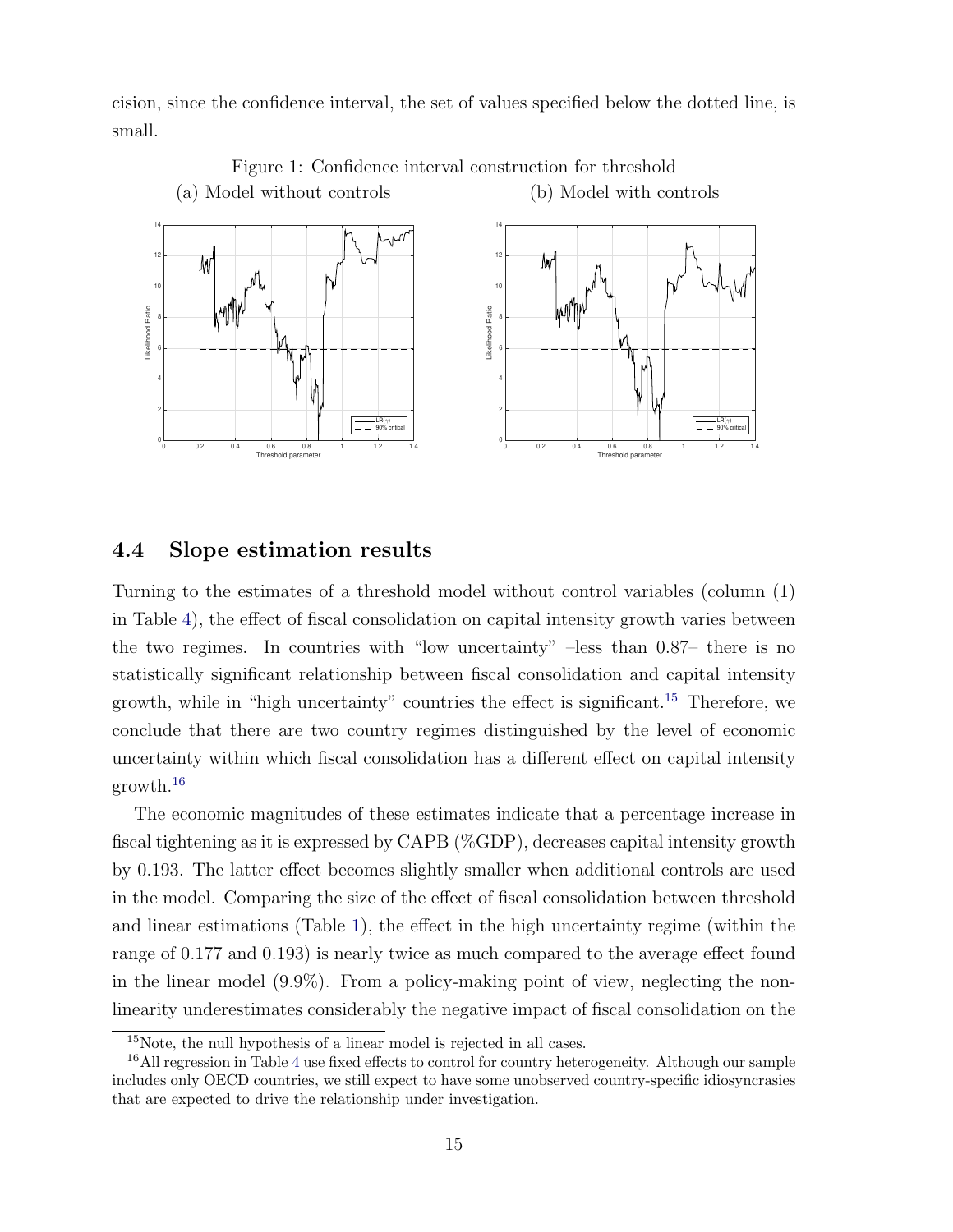accumulation of capital. Regarding the remaining controls, the main drivers of capital intensity growth are public infrastructure and price stability, results identical to what is presented in Table 1.

| Dependent variable: Capital intensity growth                     | (1)            | (2)            | (3)                 |
|------------------------------------------------------------------|----------------|----------------|---------------------|
| Uncertainty threshold estimate $(\hat{\gamma})$                  | 0.866          | 0.866          | 0.866               |
| [90% Confidence Interval]                                        | [0.644; 0.892] | [0.644; 0.892] | [0.644; 0.892]      |
| Fiscal consolidation (Uncertainty $\langle \hat{\gamma} \rangle$ | $-0.066$       | $-0.066$       | $-0.064$            |
| Economic policy Uncertainty index                                | (0.044)        | (0.042)        | (0.043)             |
| Fiscal consolidation (Uncertainty $\geq \hat{\gamma}$ )          | $-0.193***$    | $-0.178***$    | $-0.177***$         |
| Economic policy Uncertainty index                                | (0.063)        | (0.058)        | (0.058)             |
| Accelerator effect                                               | $0.580***$     | $0.502***$     | $0.499***$          |
| Lag of capital intensity growth                                  | (0.075)        | (0.086)        | (0.084)             |
| Financial depth                                                  |                | 0.000          | 0.000               |
| Domestic credit to private sector/GDP, in logs                   |                | (0.002)        | (0.002)             |
| Human capital                                                    |                | $-0.016$       | $-0.016$            |
| Index based on schooling and returns, in logs                    |                | (0.011)        | (0.011)             |
| Public infrastructure                                            |                | $0.020***$     | $0.020**$           |
| Fixed and mobile lines per 100 people, in logs                   |                | (0.007)        | (0.007)             |
| Institutions                                                     |                | $-0.058$       | $-0.064$            |
| Average of 4 ICRG indicators                                     |                | (0.142)        | (0.141)             |
| Trade openness                                                   |                | $-0.007$       | $-0.007$            |
| Export plus import to GDP, in logs                               |                | (0.005)        | (0.005)             |
| Price instability                                                |                | $0.142***$     | $0.143***$          |
| CPI growth                                                       |                | (0.041)        | (0.041)             |
| World GDP growth<br>Real GDP per capita % change                 |                |                | $-0.016$<br>(0.053) |
| Test for threshold effects $(p$ -value)                          | 0.017          | 0.047          | 0.077               |
| Number of countries                                              | 27             | 27             | $27\,$              |
| Time period                                                      | 1996-2019      | 1996-2019      | 1996-2019           |
| Negative log-likelihood                                          | 1005.468       | 981.523        | 875.336             |

Table 4: Maximum Likelihood (ML) estimates of the threshold model

Notes: Heteroskedastic standard errors in parentheses. \*, \*\* and \*\*\* denote statistical significance at the 10, 5 and 1% level, respectively. The test shows the probability value for the null hypothesis of  $\widehat{\beta}_1 = \widehat{\beta}_2.$  We used 300 bootstrap replications for the test.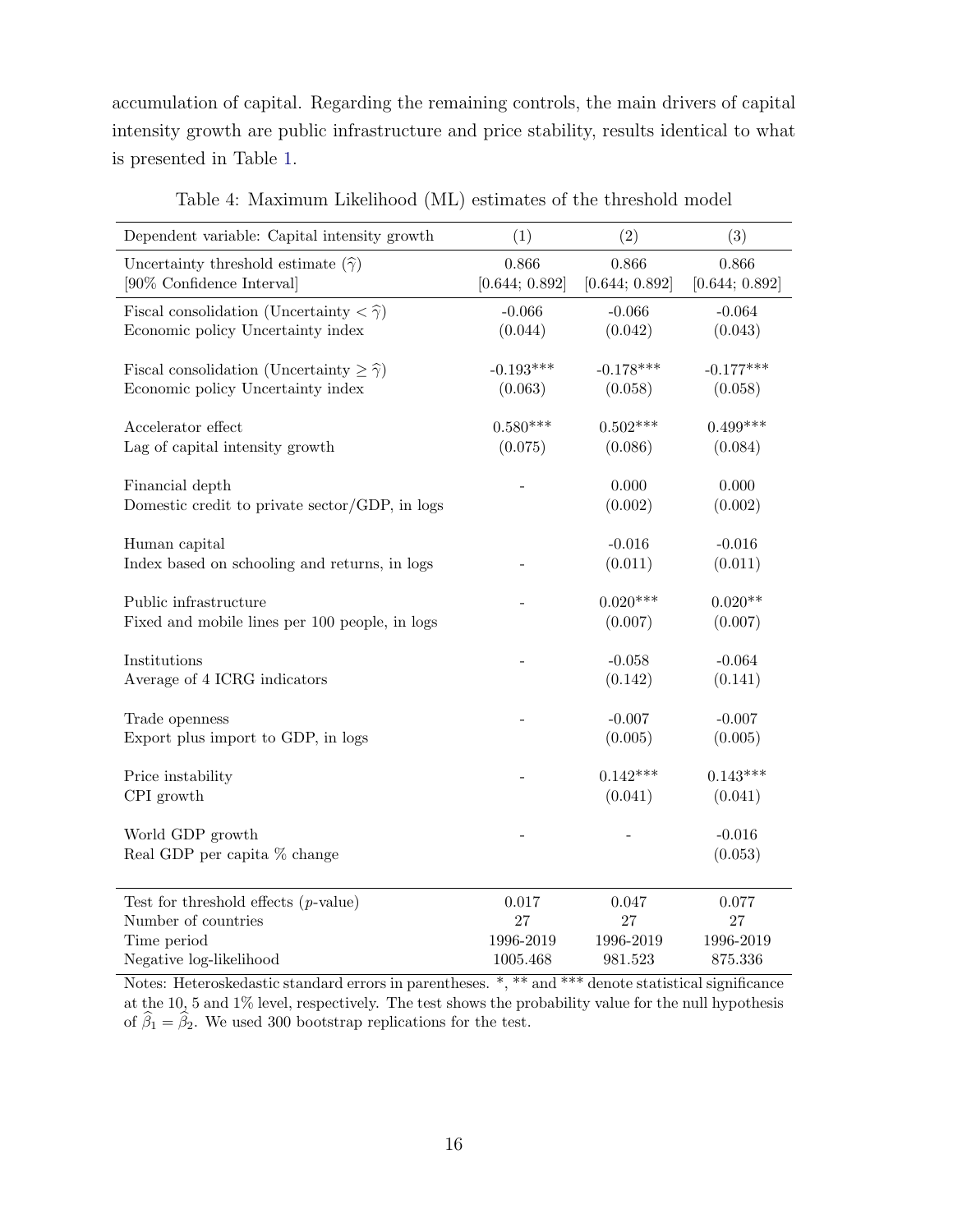#### 4.5 Observations of high and low uncertainty regimes

To further elaborate on the existence of uncertainty thresholds within our sample, we address the following questions: (i) what fraction of the observations belong to each uncertainty regime? (ii) which countries have the most observations in each one of the two regimes? (iii) what is the time pattern of these regimes? Table 5 provides information that sheds light to (i) and(ii). Based on the estimated uncertainty threshold, the model shows that 67.7% of the observations belong to the low uncertainty regime, while 32.3% belongs to the high uncertainty region.

| Country        | Low  | High | Country        | Low  | High |
|----------------|------|------|----------------|------|------|
| Australia      | 79.2 | 20.8 | Japan          | 79.2 | 20.8 |
| Austria        | 75.0 | 25.0 | Korea          | 50.0 | 50.0 |
| Belgium        | 91.7 | 8.3  | Netherlands    | 66.7 | 33.3 |
| Canada         | 83.3 | 16.7 | New Zealand    | 75.0 | 25.0 |
| Czech Republic | 66.7 | 33.3 | Norway         | 75.0 | 25.0 |
| Denmark        | 62.5 | 37.5 | Poland         | 58.3 | 41.7 |
| Finland        | 87.5 | 12.5 | Portugal       | 58.3 | 41.7 |
| France         | 75.0 | 25.0 | Slovenia       | 70.8 | 29.2 |
| Germany        | 66.7 | 33.3 | Spain          | 50.0 | 50.0 |
| Greece         | 70.8 | 29.2 | Sweden         | 66.7 | 33.3 |
| Hungary        | 62.5 | 37.5 | Switzerland    | 66.7 | 33.3 |
| Ireland        | 58.3 | 41.7 | United Kingdom | 50.0 | 50.0 |
| Israel         | 62.5 | 37.5 | United States  | 61.5 | 37.5 |
| Italy          | 54.2 | 45.8 | Full sample    | 67.7 | 32.3 |

Table 5: Percentage of observations in each regime by country

Among the countries with half of their observations in the high uncertainty regime are Korea, Spain and United Kingdom followed by Portugal, Poland, Italy and Ireland with more than 40% in this regime. In contrast, Belgium, Finland, Australia, Canada and Japan have at least 80% of their observations in the low uncertainty regime. Regarding question (iii), figure 2 shows the time evolution of countries in the high uncertainty regime. Observations from this group are mostly concentrated in the period after the Great Recession of 2008, except for a short bout of high uncertainty around 2001-2003. However, the post-Great Recession period does not show a uniform pattern of increase, as years with a high percentage of countries in the high uncertainty regime are followed by years with a low percentage of countries in this regime.

New Zealand has the lowest percentage of observations in the low uncertainty regime in 1996 (3.7%), while 21 countries in 2019 are placed in the high uncertainty regime with 77.8% of the observations. Although the uncertainty index is available until 2021,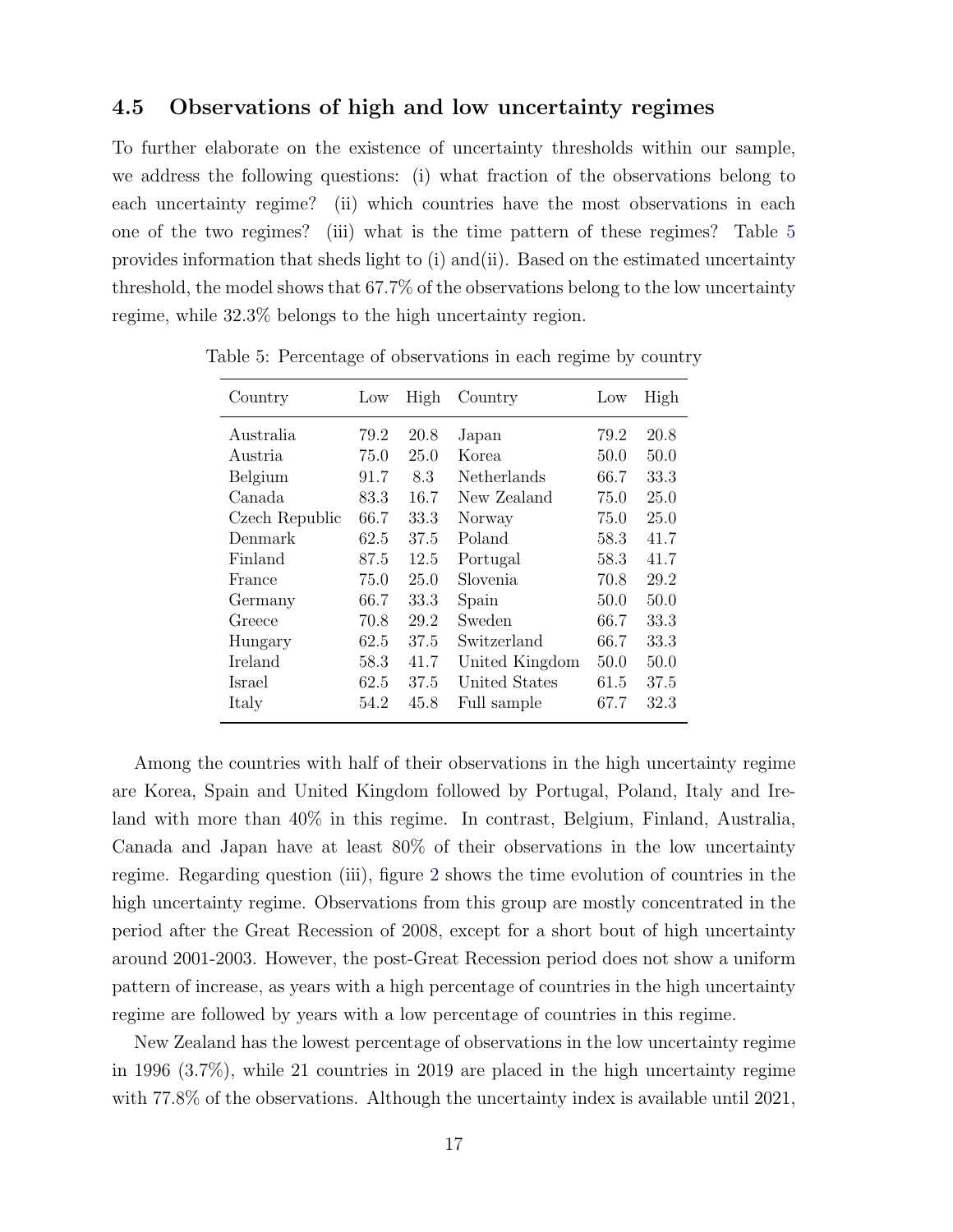

Figure 2: Percentage of countries in the high uncertainty regime over time

we do not include this year due to lack of data in other variables.

## 5 Robustness

In this section, we examine the robustness of our main results by changing the estimation method and assessing the sensitivity of the location of the estimated uncertainty threshold across estimation methods (maximum likelihood vs. least squares estimations).

#### 5.1 Least squares estimation

To ensure that previous results remain robust to alternative methodological approaches, this section shows results from some additional sensitivity tests. The first issue addressed is whether our results are robust if we apply an estimator other than ML. Hansen (1999) proposes a least squares (LS) threshold estimator for a static panel data model. Despite the obvious inconsistency of a LS estimator in a dynamic model with fixed effects, an appropriate transformation can still produce consistent and asymptotically independent estimate of the threshold parameter. We proceed with this transformation by eliminating the country-level fixed effect in equation (2):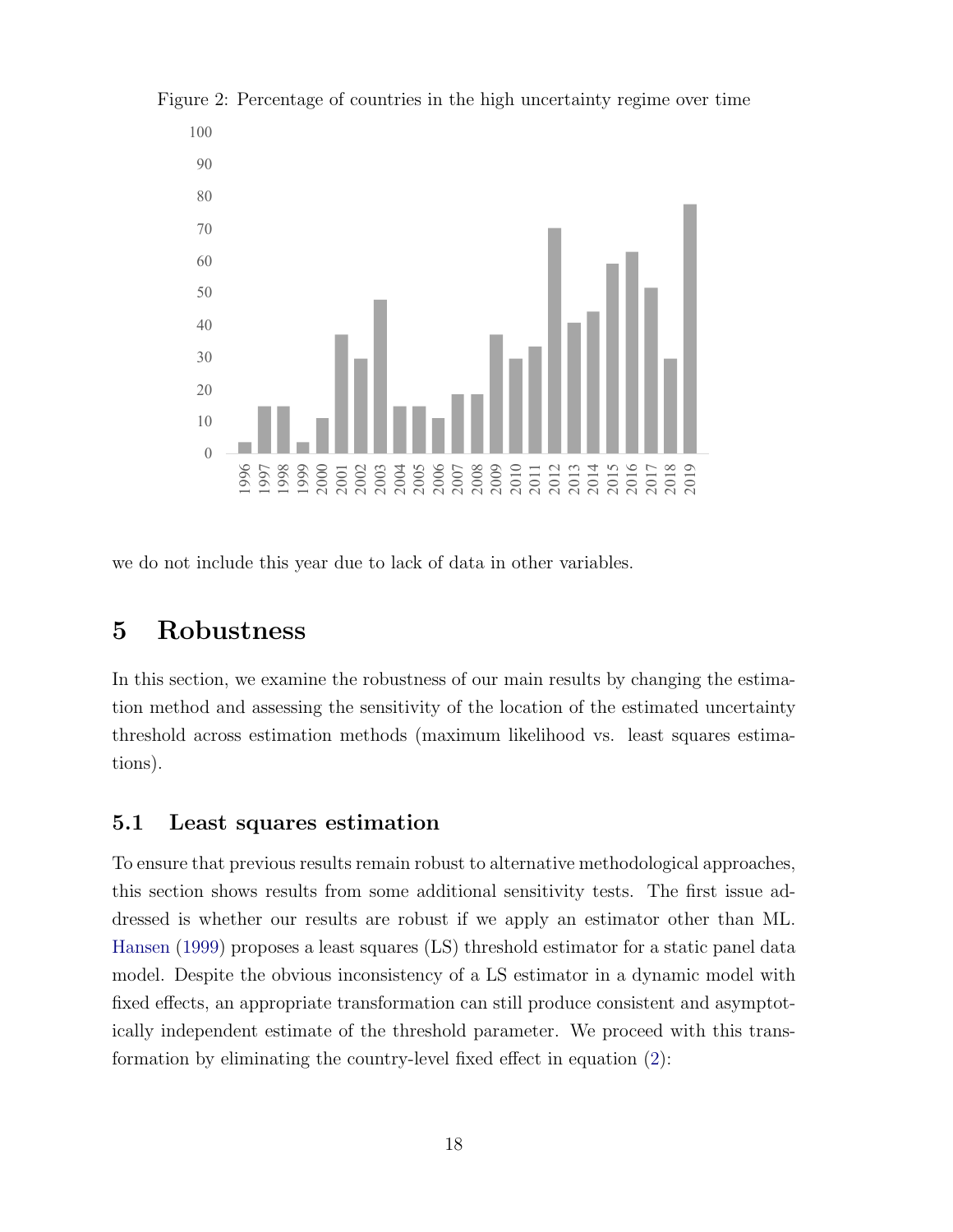$$
k_{it}^{+} = \kappa (k_{it-1})^{+} + \beta_1 (x_{it} 1(q_{it} \le \gamma))^{+} + \beta_2 (x_{it} 1(q_{it} > \gamma))^{+} + e_{it}^{+},
$$
\n(12)

where  $k_{it}^+ = k_{it} - T^{-1} \sum_{t=1}^T k_{it}, x_{it} 1(q_{it} \le \gamma)$ )<sup>+</sup> =  $x_{it} 1(q_{it} \le \gamma) - T^{-1} \sum_{t=1}^T x_{it} 1(q_{it} \le \gamma)$ ,  $x_{it}1(q_{it} > \gamma)$ <sup>+</sup> =  $x_{it}1(q_{it} > \gamma) - T^{-1} \sum_{t=1}^{T} x_{it}1(q_{it} > \gamma)$ , and  $e_{it}^{+} = e_{it} - T^{-1} \sum_{t=1}^{T} e_{it}$ ; note that this latter equation is simply the original threshold panel regression model (2) after removing individual-specific means.

Next, we define the following matrices stacked over time

$$
X_i(\gamma) = \begin{bmatrix} (x_{i1}1(q_{i1} \le \gamma))^+ & (x_{i1}1(q_{i1} > \gamma))^+ \\ (x_{i2}1(q_{i2} \le \gamma))^+ & (x_{i2}1(q_{i2} > \gamma))^+ \\ \vdots \\ (x_{iT}1(q_{iT} \le \gamma))^+ & (x_{iT}1(q_{iT} > \gamma))^+ \end{bmatrix};
$$
\n
$$
Y_i = \begin{bmatrix} k_{i1}^+ \\ k_{i2}^+ \\ \vdots \\ k_{iT}^+ \end{bmatrix}; \text{ and } e_i^+ = \begin{bmatrix} e_{i1}^+ \\ e_{i2}^+ \\ \vdots \\ e_{iT}^+ \end{bmatrix};
$$

with this notation, the estimation procedure is quite similar to the case of the ML estimator. That is, it starts by fixing  $\gamma$  at any value of the empirical support of the uncertainty variable (in our case the World Uncertainty Index), then the slope coefficients  $\beta_1$ , and  $\beta_2$  are obtained by:

$$
\widehat{\beta}(\gamma) = \left(\sum_{i=1}^{n} X_i(\gamma)' X_i(\gamma)\right)^{-1} \left(\sum_{i=1}^{n} X_i(\gamma)' Y_i\right),\tag{13}
$$

where  $\beta = (\beta_1, \beta_2)'$ . Accordingly, the regression residuals for a given threshold parameter  $\gamma$  are given by:

$$
\sum_{i=1}^{n} \hat{e}_i^+(\gamma)\hat{e}_i^+(\gamma).
$$
 (14)

where  $\hat{e}_i^+$  $i^+(\gamma) = Y_i - X_i(\gamma)\beta(\gamma).$ 

As in the ML estimator, the criterion function (14) is not smooth, thus the threshold parameter is estimated with the use of grids search across the uncertainty variable space. Once  $\widehat{\gamma}$  is obtained, the slope coefficient estimates are subsequently obtained as:  $\hat{\beta}_1 = \hat{\beta}_1(\hat{\gamma})$  and  $\hat{\beta}_2 = \hat{\beta}_2(\hat{\gamma})$ . With regards to the inference of the parameter estimates and testing for threshold effects, the steps are quite similar to the ML estimator shown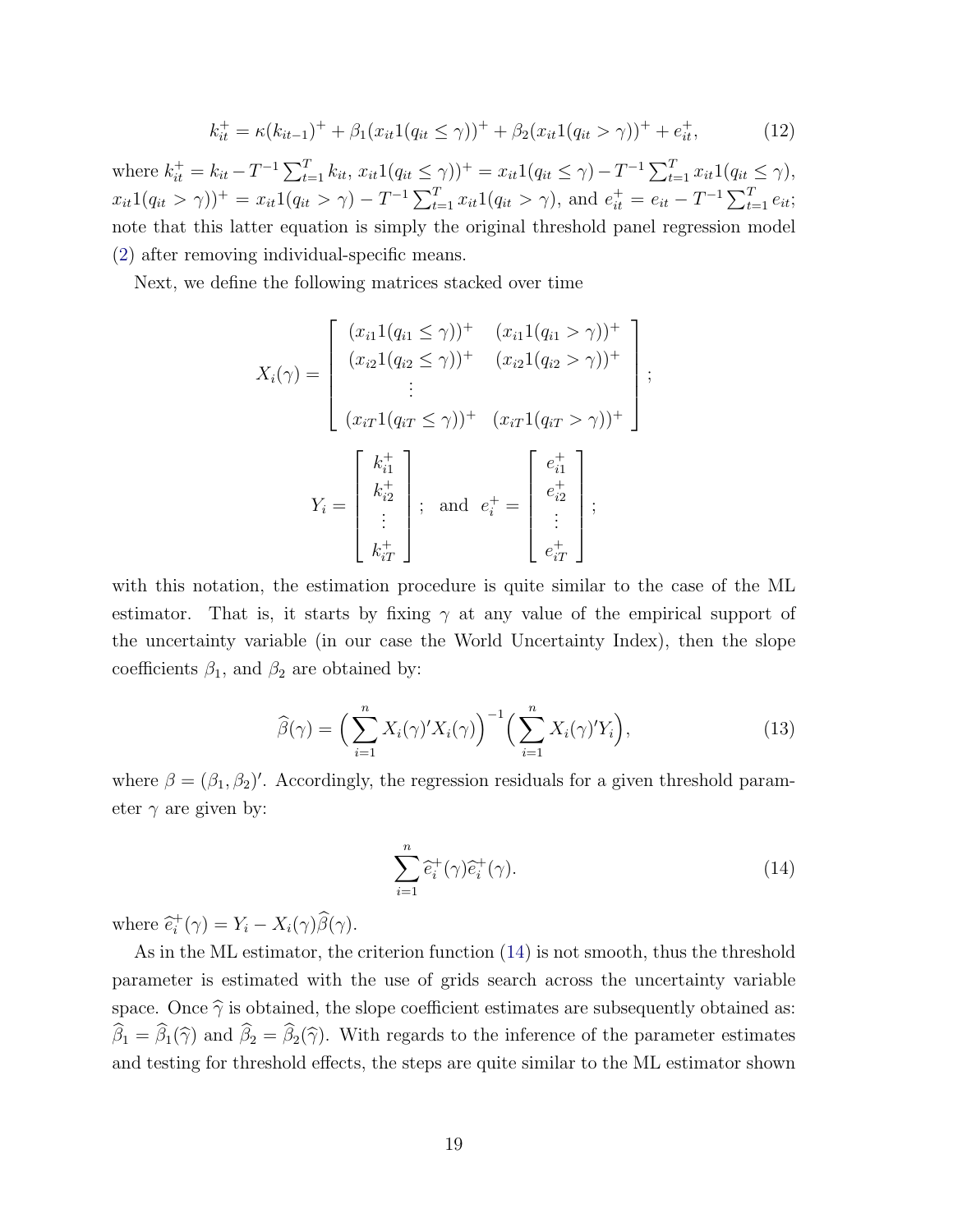before.<sup>17</sup>

Figure 3 shows the likelihood ratio for models with and without controls likewise the ML estimator in Figure 1. The value of the uncertainty threshold parameter from LS is estimated at 0.866, identical to the ML estimation with the 90% confidence interval to remain broadly the same. Therefore, we can conclude that the uncertainty threshold is robust between the two estimation methods.

Turning to the LS estimates in Table 6, results are similar to the baseline findings in 4, nonetheless, fiscal consolidation now affects negatively the growth rate of capital intensity in both uncertainty regimes. The economic size of this effect between regimes, though, varies substantially. Precisely, in the low uncertainty regime, the coefficient of the fiscal consolidation is within the range 0.067-0.075, while in the high uncertainty scenario the coefficient suggests that a percentage point increase in CAPB decreases the growth rate of capital intensity by  $0.21$  (column  $(1)$ ). The low uncertain estimates of fiscal consolidation are below the average values of the linear model Table 4, while they are three times smaller than the coefficients of the high uncertainty regime. These findings confirm the main hypothesis of the paper that the nexus between fiscal policy and the accumulation process of capital is non-linear and varies with the degree of economic uncertainty in the country.



Thereafter, fiscal loosening is relatively more detrimental when the country is within a region of high economic uncertainty. Regarding the remaining controls in the LS estimation in Table 6, the results do not change drastically from what Table 4 reports but trade openness decelerates the accumulation of capital per worker. This result

<sup>&</sup>lt;sup>17</sup>We also refer to Hansen (1999) for further details.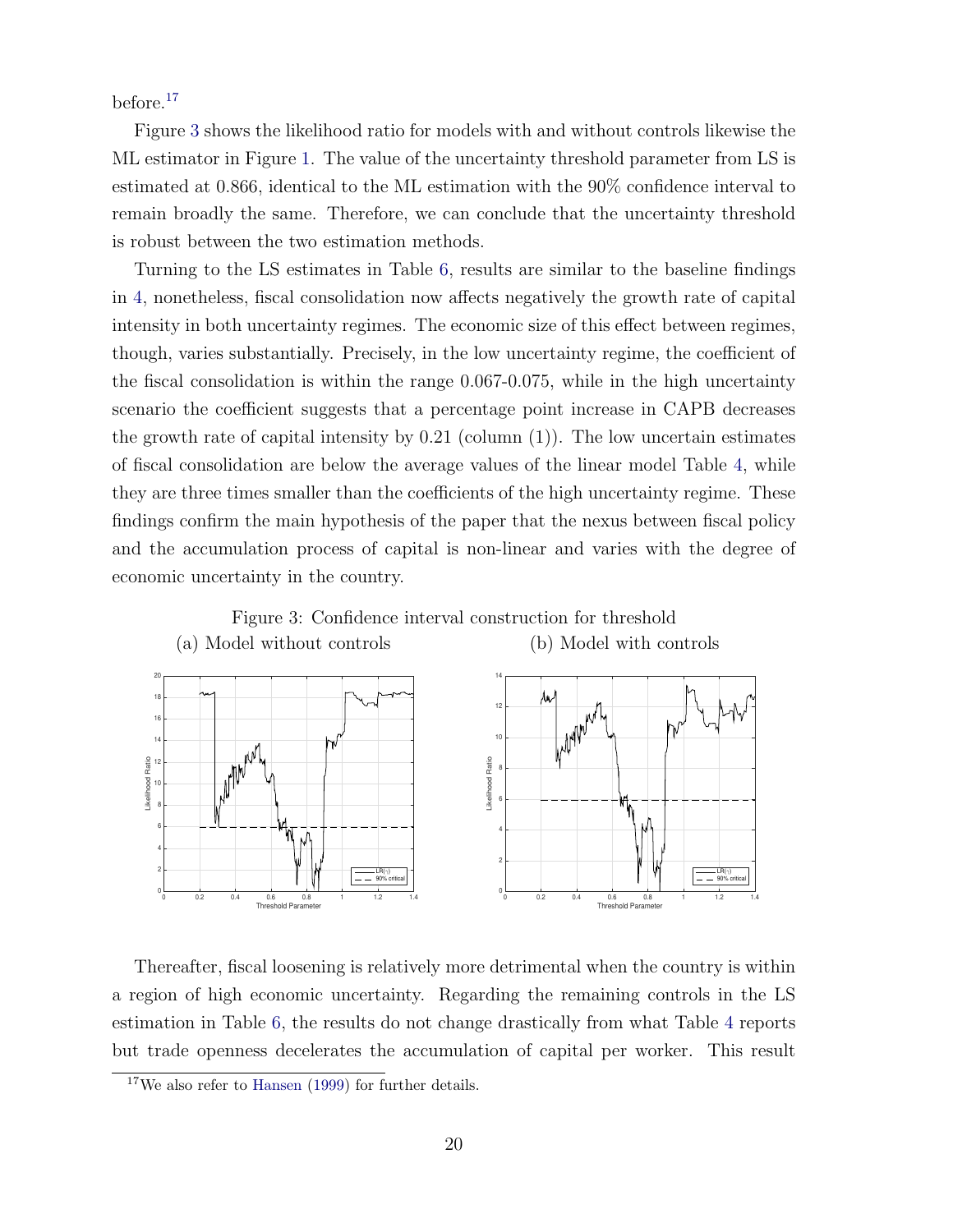| Dependent variable: Capital intensity growth                     | (1)            | (2)            | (3)                 |
|------------------------------------------------------------------|----------------|----------------|---------------------|
| Uncertainty threshold estimate $(\hat{\gamma})$                  | 0.866          | 0.866          | 0.866               |
| [90% Confidence Interval]                                        | [0.646; 0.893] | [0.646; 0.893] | [0.646; 0.893]      |
| Fiscal consolidation (Uncertainty $\langle \hat{\gamma} \rangle$ | $-0.067*$      | $-0.075**$     | $-0.073**$          |
| Economic policy Uncertainty index                                | (0.038)        | (0.033)        | (0.033)             |
| Fiscal consolidation (Uncertainty $\geq \hat{\gamma}$ )          | $-0.212***$    | $-0.192***$    | $-0.177***$         |
| Economic policy Uncertainty index                                | (0.051)        | (0.048)        | (0.058)             |
| Accelerator effect                                               | $0.536***$     | $0.465***$     | $0.499***$          |
| Lag of capital intensity growth                                  | (0.052)        | (0.057)        | (0.084)             |
| Financial depth                                                  |                | 0.000          | 0.000               |
| Domestic credit to private sector/GDP, in logs                   |                | (0.002)        | (0.002)             |
| Human capital                                                    |                | $-0.019^{*}$   | $-0.020*$           |
| Index based on schooling and returns, in logs                    |                | (0.011)        | (0.011)             |
| Public infrastructure                                            |                | 0.012          | 0.012               |
| Fixed and mobile lines per 100 people, in logs                   |                | (0.009)        | (0.009)             |
| Institutions                                                     |                | $-0.141$       | $-0.151$            |
| Average of 4 ICRG indicators                                     |                | (0.241)        | (0.240)             |
| Trade openness                                                   |                | $-0.010**$     | $-0.010**$          |
| Export plus import to GDP, in logs                               |                | (0.005)        | (0.005)             |
| Price instability                                                |                | $0.134***$     | $0.135***$          |
| CPI growth                                                       |                | (0.038)        | (0.039)             |
| World GDP growth<br>Real GDP per capita % change                 |                |                | $-0.026$<br>(0.038) |
| Test for threshold effects $(p$ -value)                          | 0.020          | 0.017          | $0.030\,$           |
| Number of countries                                              | 27             | 27             | 27                  |
| Time period                                                      | 1996-2019      | 1996-2019      | 1996-2019           |

Notes: Heteroskedastic standard errors in parentheses. \*, \*\* and \*\*\* denote statistical significance at the 10, 5 and 1% level, respectively. The test shows the probability value for the null hypothesis of  $\beta_1 = \beta_2$ . We used 300 bootstrap replications for the test.

contradicts the conventional view that trade improves the efficiency of investment (Lee, 1995; Kim et al., 2011). Given that the sample covers high-income countries, the content of trade is mainly labour-intensive imports from the developing world. These are non-durable goods that contribute less to national capital accumulation.<sup>18</sup>

<sup>&</sup>lt;sup>18</sup>The literature finding that trade improves investment efficiency is a fact drawn from Less Developing Countries (LDCs) that tend to import relatively cheaper advanced capital goods from developed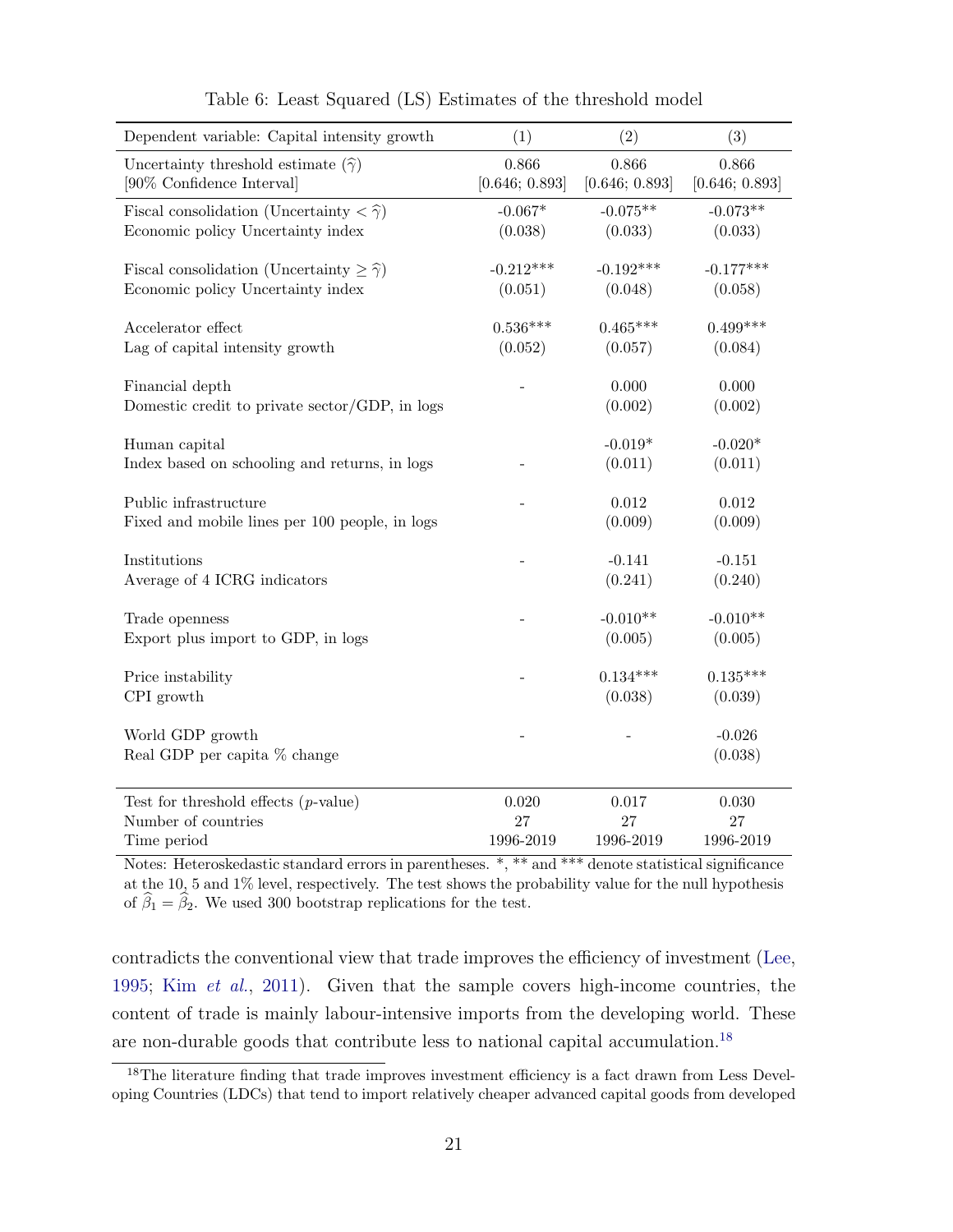#### 5.2 Estimated threshold location: testing for outliers

This subsection performs a test for the sensitivity of the estimated uncertainty threshold to outliers. To this end, we re-estimate the uncertainty threshold considering a "leave-one country out", "leave-two countries out", and "leave-three countries out" sub-samples. We then analyze how many times the estimated uncertainty thresholds fall within the 90% confidence interval of the baseline threshold found in section 3.3. This exercise rules out the possibility that outlier countries influence the threshold estimate.

For the "leave-one country out" sub-sample, there are only 27 possibilities since there are 27 countries in the sample. For the "leave-two countries out" and "leavethree countries out" sub-samples, we take 200 draws which exclude randomly two and three countries respectively from all possible combinations. Table 7 shows the results of these tests for the ML and LS estimators. The table indicates that no more than 8% of the sub-sample estimates fall out of the confidence interval across estimation methods, thus the estimated threshold of 0.86 for the degree of economic uncertainty used in Tables 4 and 6 is robust to sample changes. Therefore, we conclude that the estimate threshold is robust to alternative estimators and sub-sample changes. Overall, we can argue that present findings offer a very robust pattern about the non-linear effect of fiscal consolidation on capital intensity growth in a large sample of OECD countries.

| $%$ of threshold estimates that fall in 90% confidence interval |               |               |  |  |
|-----------------------------------------------------------------|---------------|---------------|--|--|
|                                                                 | ML estimation | LS estimation |  |  |
| Leave-one country out                                           | $96\%$        | 100\%         |  |  |
| Leave-two countries out                                         | $95\%$        | $96\%$        |  |  |
| Leave-three countries out                                       | $92\%$        | $94\%$        |  |  |

Table 7: Robustness of the threshold estimate

Note: for the leave two and three countries out tests, we used 200 draws from all possible combinations in each sample.

## 6 Conclusion

The present paper looks for asymmetries in the relationship between fiscal consolidation and capital intensity. The empirical findings of this underdeveloped area report evidence from an average relationship between discrete changes in fiscal policy and

countries. In our OECD sample, this scenario is of minor relevance.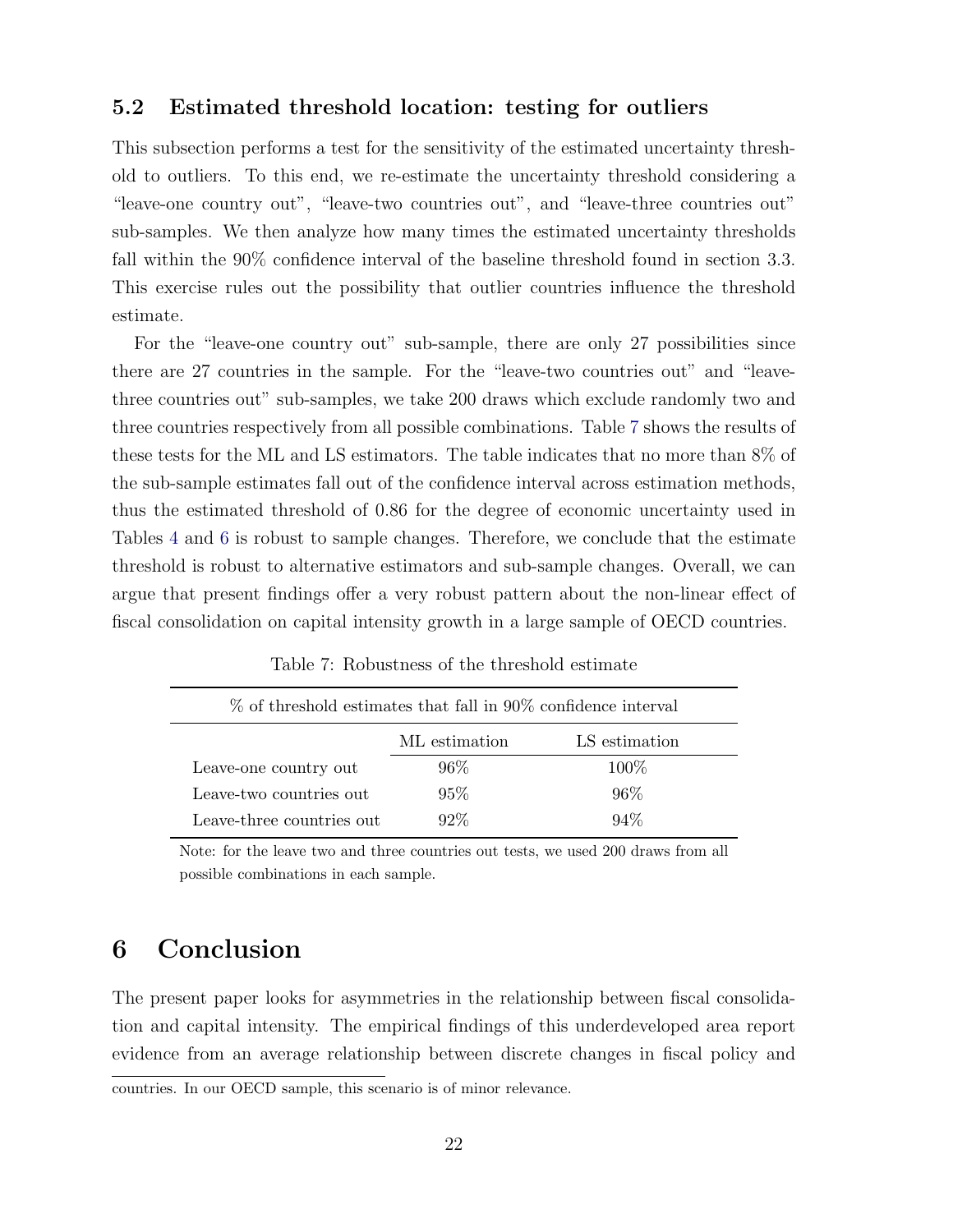economic outcome variables. Our paper departs from the current literature focusing, first on capital per worker that represents the capacity of the economy and its ability to generate growth and prosperity in the long-run. The main hypothesis tested is whether the effect of fiscal consolidation on capital intensity is always the same or there are exogenous conditions that can cause heterogeneous effects in the fiscal consolidation capital intensity nexus.

To identify a non-linear relationship, we consider the level of economic uncertainty the key condition that drives the non-linear relationship between fiscal consolidation and capital intensity. The reason we employ this condition in our analysis is that in regions of low uncertainty financial markets are expected to function well, therefore fiscal loosening can crowd out private investment causing adverse effects in the accumulation of capital. In the high uncertainty region, though, fiscal loosening becomes a self-defeating prophecy trapping the economy in a regime where neither private nor public funds are available. This gloomy scenario is found to be relevant in the sample of 27 OECD countries for the period 1996-2019. This finding remains robust across alternative estimation methods and sub-samples suggesting that a percentage point increase in CAPB as a share to GDP in a period of high economic uncertainty can decrease the growth rate of capital intensity by 0.185 units.

Our findings highlight the importance of the government sector as the investor of last resort in conditions of high economic uncertainty. Furthermore, our findings imply that the over-use of austerity can have multiple bad effects not only in the short run but more importantly, can undermine the growth prospects of the economy. Concerning the latter, our paper indicates that the productivity slowdown in OECD countries might be rooted, among other factors, in the fiscal tightening, which shrunk the productive capacity of the economy by reducing capital deepening, while a more stimulative action was expected.

The global pandemic, along with the new uncertainties raising (i.e. employment, global value chains, digitalization), has also amplified existing challenges (i.e. industrial sovereignty, foreign investment, public debt, climate change) towards a more sustainable development paradigm. To mitigate some of the above challenges, investment in new economic activities is required with the governments being the central pillar in this new process. An ideal natural experiment is to apply the policy lessons of the current framework to guide the role of fiscal policy under weak investor sentiment like the period immediately after the covid-19 pandemic. The way the global economy will recover and manage new and ongoing challenges after an unprecedented period of stagnation will determine the growth prospects and the standard of living in the OECD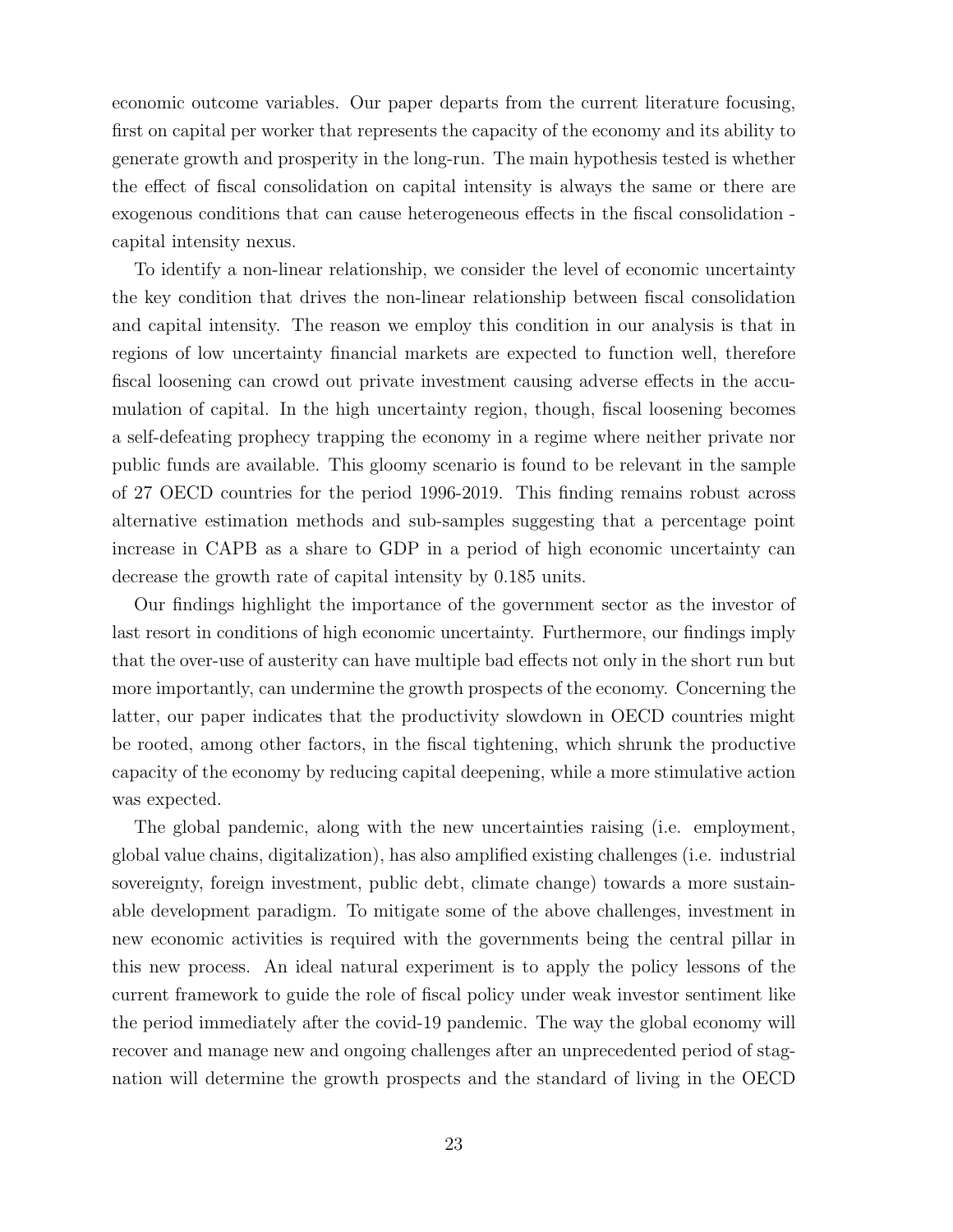world in the years ahead. Understanding the role of fiscal policy in addressing these challenges can be an excellent objective for future research.

## References

- Aghion, P., Hemous, D., and E. Kharroubi (2014). "Cyclical fiscal policy, credit constraints, and industry growth." Journal of Monetary Economics 62, 41-58.
- Ahir, H., N. Bloom and D. Furceri (2018). "The World Uncertainty Index." Stanford mimeo.
- Aivazian, V., Y. Ge and J. Qiu (2005). "The impact of leverage on firm investment: Canadian evidence." Journal of Corporate Finance 11(1-2), 277-291.
- Alesina, A. and S. Ardagna (2010). "Fiscal adjustments in OECD countries: composition and macroeconomic effects." Staff Papers 44(2), 210-248.
- Alesina, A., S. Ardagna, R. Perotti and F. Schiantarelli (2002). "Fiscal policy, profits, and investment." American economic review 92(3), 571-589.
- Alesina, A. and R. Perotti (1997). "Large changes in fiscal policy: taxes versus spending." Tax policy and the economy  $24(1)$ , 35-68.
- Ball, L.(2014). "Long-term damage from the Great Recession in OECD countries." European Journal of Economics and Economic Policies: Intervention 11(2), 149- 160.
- Bardaka, I., I. Bournakis and G. Kaplanoglou (2021). "Total factor productivity (TFP) and fiscal consolidation: how harmful is austerity?" Economic Modelling 94, 908- 922.
- Bertola, G. and A. Drazen (1993). "Trigger points and budget cuts: explaining the effects of fiscal austerity." American Economic Review 83(1), 11-26.
- Blalock, G. and P.J. Gertler (2004). "Learning from exporting revisited in a less developed setting." Journal of development economics 75(2), 397-416.
- Corsetti, G., A. Meier, G.J. Müller and and M.B. Devereux (2012). "What determines government spending multipliers?" Economic Policy 27(72), 521-565.
- De Grauwe, Paul (2013). "The European Central Bank as lender of last resort in the government bond markets." CESifo economic studies 59(3), 520-535.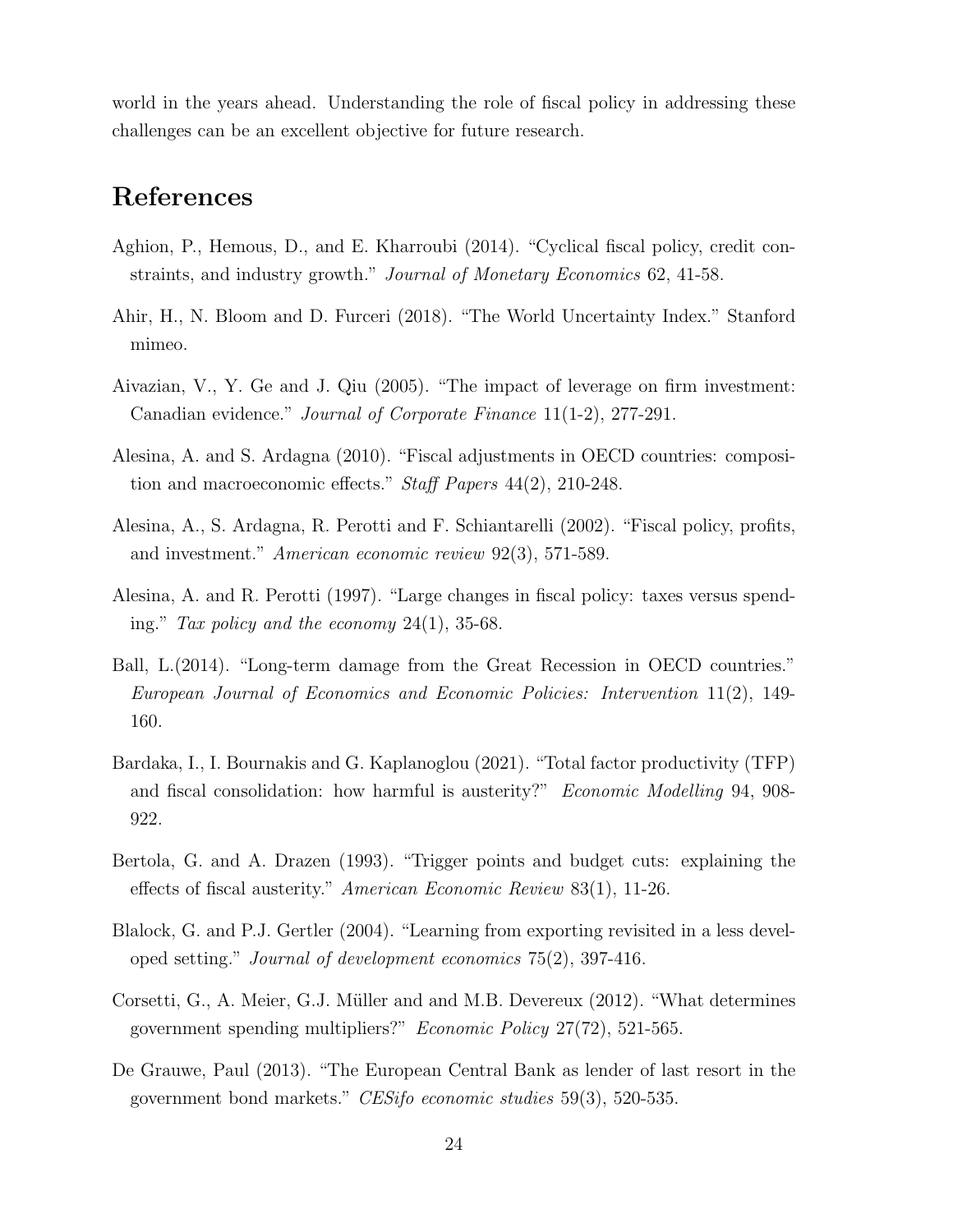- Delgado, M.A., and J.C. Farinas and S. Ruano (2002). "Firm productivity and export markets: a non-parametric approach." Journal of international Economics 57(2), 397-422.
- DeLong, J.B., L.H. Summers, M. Feldstein and V. Ramey (2012). "Fiscal policy in a depressed economy [with comments and discussion]." Brookings Papers on Economic Activity, 233-297.
- Easterly, W. and S. Rebelo (1993). "Fiscal policy and economic growth." Journal of monetary economics  $32(3)$ ,  $417-458$ .
- Egert, B.  $(2015)$ . "Public debt, economic growth and nonlinear effects: myth or reality?" Journal of Macroeconomics 43, 226-238.
- Eggertsson, G.B., J.A. Robbins and E.G. Wold (2021). "Kaldor and Piketty's facts: the rise of monopoly power in the United States." Journal of Monetary Economics 124, S19-S38.
- Fatás, A. and L.H. Summers (2018). "The permanent effects of fiscal consolidations." Journal of International Economics 112, 238-250.
- Giavazzi, F. and M. Pagano (1990). "Can severe fiscal contractions be expansionary? Tales of two small European countries." NBER macroeconomics annual 5, 75-111.
- Grier, R.M. (2002). "On the interaction of human and physical capital in Latin America." Economic Development and Cultural Change 50(4), 891-913.
- Hansen, B. (1999). "Threshold effects in non-dynamic panels: estimation, testing and inference." Journal of Econometrics 93(2), 345-368.
- Hansen, B. (2000). "Sample splitting and threshold estimation." *Econometrica* 68(2), 575-603.
- Hansen, B. (2011). "Threshold autoregression in economics." Statistics and Its Interface 4, 123-127.
- Hsieh, E. and K.S. Lai S(1994). "Government spending and economic growth: the G-7 experience." Applied Economics 26(5), 535-542.
- Hsiao, C., M. Pesaran and K. Tahmiscioglu (2002). "Maximum likelihood estimation of fixed effects dynamic panel data models covering short time periods." Journal of Econometrics 109(1), 107-150.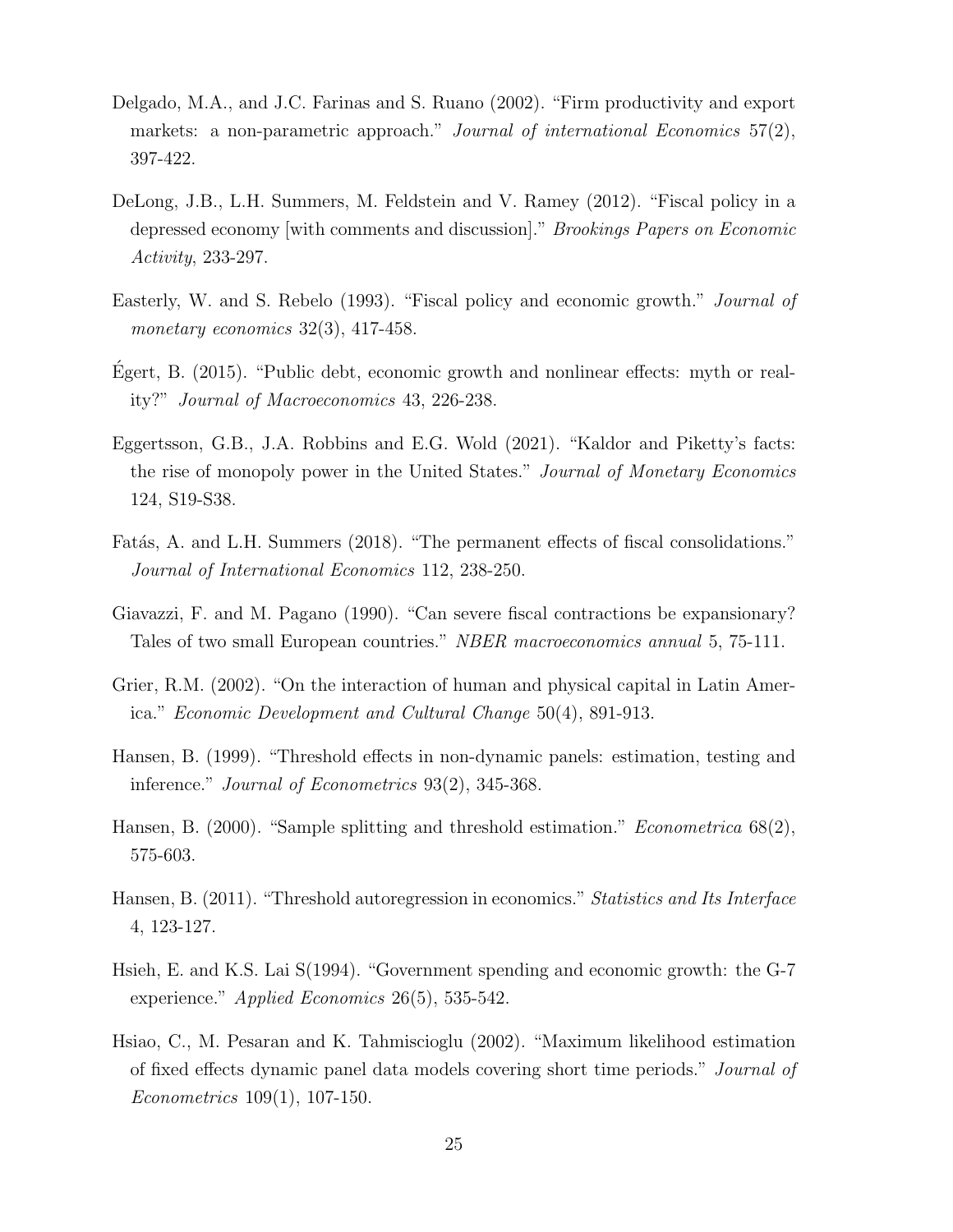- Jordà,  $\dot{O}$ . and A. Taylor (2016). "The time for austerity: estimating the average treatment effect of fiscal policy." The Economic Journal 126(590), 219-255.
- Kim, D.-H., S.-H. Lin and Y.-B. Suen (2011). "Nonlinearity between trade openness and economic development." Review of Development Economics 15(2), 279-292.
- Kneller, R., M.F. Bleaney and N. Gemmell (1999). "Fiscal policy and growth: evidence from OECD countries." Journal of public economics 74(2), 171-190.
- Lee, J.-W. (1995). "Capital goods imports and long-run growth." *Journal of Develop*ment Economics 48(1), 91-110.
- Lozano-Espitia, I. and J.M. Julio-Román (2020). "Debt limits and fiscal space for some Latin American economies." Latin American Journal of Central Banking 1(1- 4), 100006.
- Oldekop, J.A. and others (2020). "COVID-19 and the case for global development." World development, 134, 105044.
- Ramírez-Rondán, N. (2020). "Maximum likelihood estimation of dynamic panel threshold models." Econometric Reviews 39(3), 260-276.
- Servén, L. (2003). "Real-exchange-rate uncertainty and private investment in LDCs." Review of Economics and Statistics 85(1), 212-218.
- Stiglitz, J.E. (2016). "The measurement of wealth: recessions, sustainability and inequality." In Stiglitz, J.E. and M. Guzman (eds.), Contemporary issues in macroeconomics, Springer, 63-76.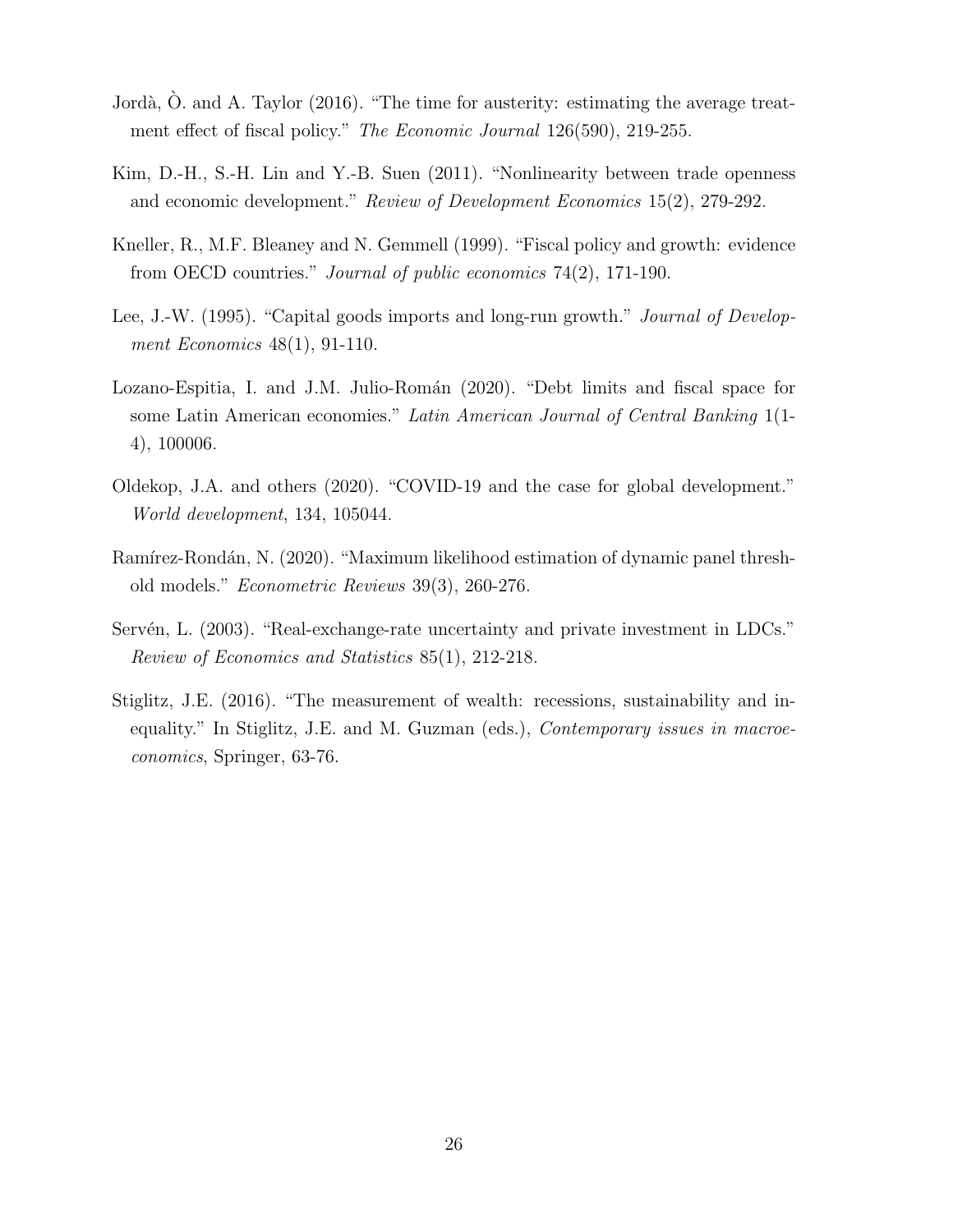## A Data sources and definition of variables

| Variable                 | Definition                                                                                                                                              | Source                                                 |
|--------------------------|---------------------------------------------------------------------------------------------------------------------------------------------------------|--------------------------------------------------------|
| Capital intensity growth | Log difference of capital stock at constant<br>2011 national prices (in mil. 2011US\$) per<br>employment.                                               | Penn World Table.                                      |
| Fiscal consolidation     | Cyclically adjusted primary balance as<br>percentage of potential GDP.                                                                                  | OECD<br>IMF<br>and<br>data.                            |
| Uncertainty              | World Uncertainty Index.                                                                                                                                | Ahir <i>et al.</i> (2018).                             |
| Human capital            | Human capital index, based on years of<br>schooling and returns to education.<br>In<br>logs.                                                            | Penn World Table.                                      |
| Financial depth          | Ratio of domestic credit claims on private<br>sector to GDP. In logs.                                                                                   | World Development<br>Indicators.                       |
| Public infrastructure    | Fixed and mobile telephone lines per 100<br>habitants. In logs.                                                                                         | World Development<br>Indicators.                       |
| Institutions             | Average of four indicators: bureaucracy<br>quality, prevalence of law and order, ab-<br>sence of corruption, and accountability of<br>public officials. | International Coun-<br>Risk<br>Group<br>try<br>(ICRG). |
| Trade openness           | Log of the ratio of exports and imports to<br>GDP.                                                                                                      | World Development<br>Indicators.                       |
| Price instability        | Annual % change in consumer price index<br>(CPI).                                                                                                       | World Development<br>Indicators.                       |
| World GDP growth         | Annual % change in real world GDP per<br>capita.                                                                                                        | World Development<br>Indicators.                       |

Appendix A : Data sources and definition of variables